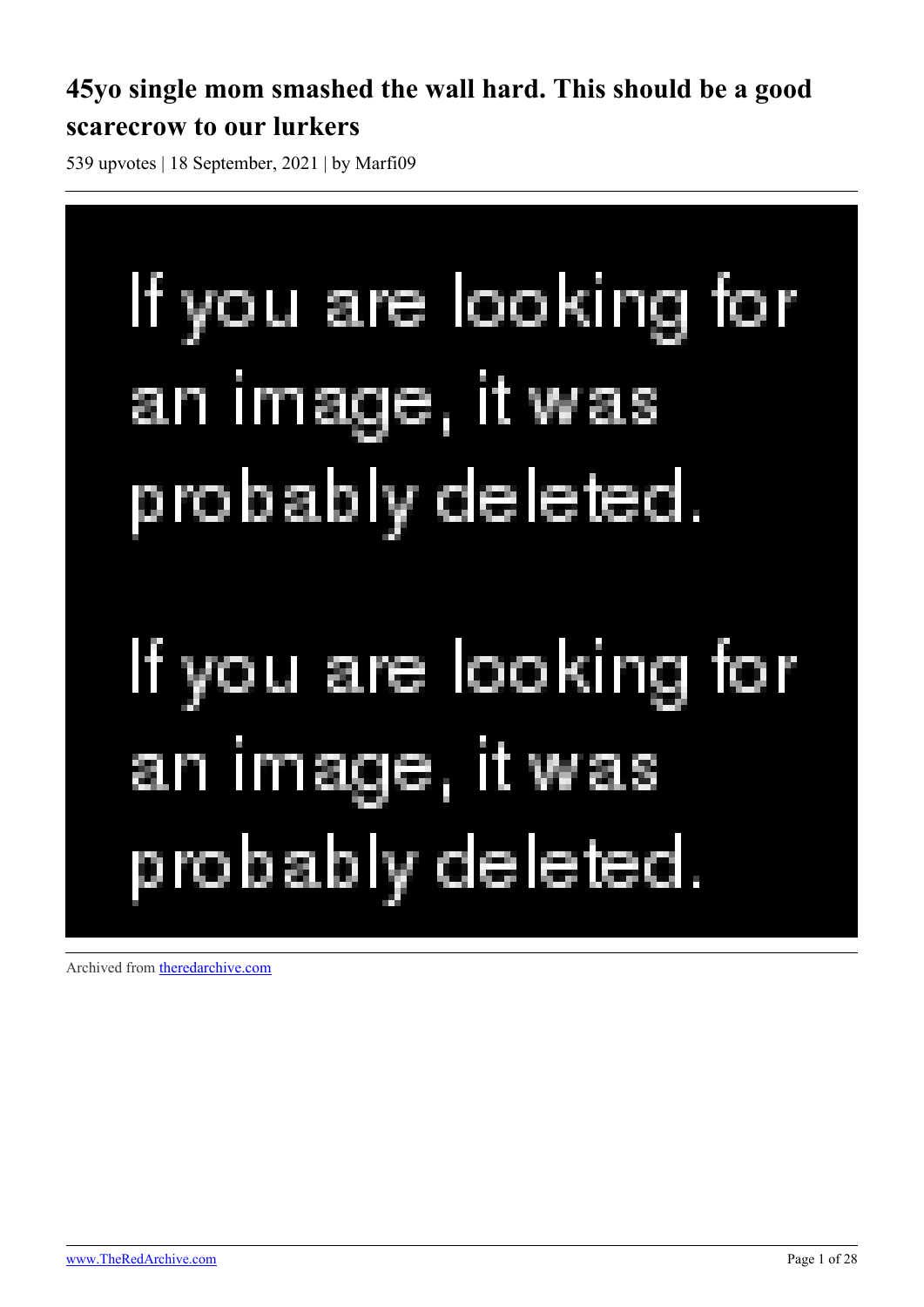# **Comments**

[AlinYBN1](https://old.reddit.com/user/AlinYBN1) • 238 points • 18 September, 2021 01:17 PM

Words that fall into deaf ears, scattered by the winds of time.

They will never listen, learn or understand the truth behind these words.

Like with almost anything else, you see the problems that you avoided your whole life in front of you only when it's too late do do anything about them.

[Yggdrasill4](https://old.reddit.com/user/Yggdrasill4) • 142 points • 18 September, 2021 03:01 PM

It is almost comical seeing this trend of late age realization these women have from the choices they made in the past, and then you look at the younger generation of girls making all the same mistakes. Such an idiotic cycle to behold.

[DaMeteor](https://old.reddit.com/user/DaMeteor) • 73 points • 18 September, 2021 09:51 PM

It's straight up not even funny, it's just insanely sad. This post made me want to cry.

Kardis J • 45 points • 18 September, 2021 10:03 PM

I'm with you on that. This is just sad.

[MMAjambo](https://old.reddit.com/user/MMAjambo) • 16 points • 19 September, 2021 11:25 AM

Well when she was young she probably never gave her looks match a chance and only dated guys way above her, who in turn pump and dump

[ransay3277](https://old.reddit.com/user/ransay3277) • 7 points • 19 September, 2021 03:42 PM

Agreed. Very sad to see a person with such personal demons.

I actually prefer • 21 points • 19 September, 2021 07:02 AM

Additionally she seems to be on disability. Zero % chance same ailments wouls allow a man to get disability and sit around playing games

Bob and Virginia • 15 points • 18 September, 2021 11:24 PM

Such an idiotic cycle to behold.

I had trouble accepting this at first, but it must be biology. Surely no human could be that stupid?

[xain1112](https://old.reddit.com/user/xain1112) • 50 points • 19 September, 2021 12:23 AM

You've clearly never been a teacher or worked in retail. I can assure you that the average human is very, very stupid.

[Newbosterone](https://old.reddit.com/user/Newbosterone) • 16 points • 19 September, 2021 06:12 PM

To quote George Carlin, "You know how dumb the average person is? Well, half the people *are even dumber!*"

[mcclusk3y](https://old.reddit.com/user/mcclusk3y) • 9 points • 19 September, 2021 06:14 AM

I concur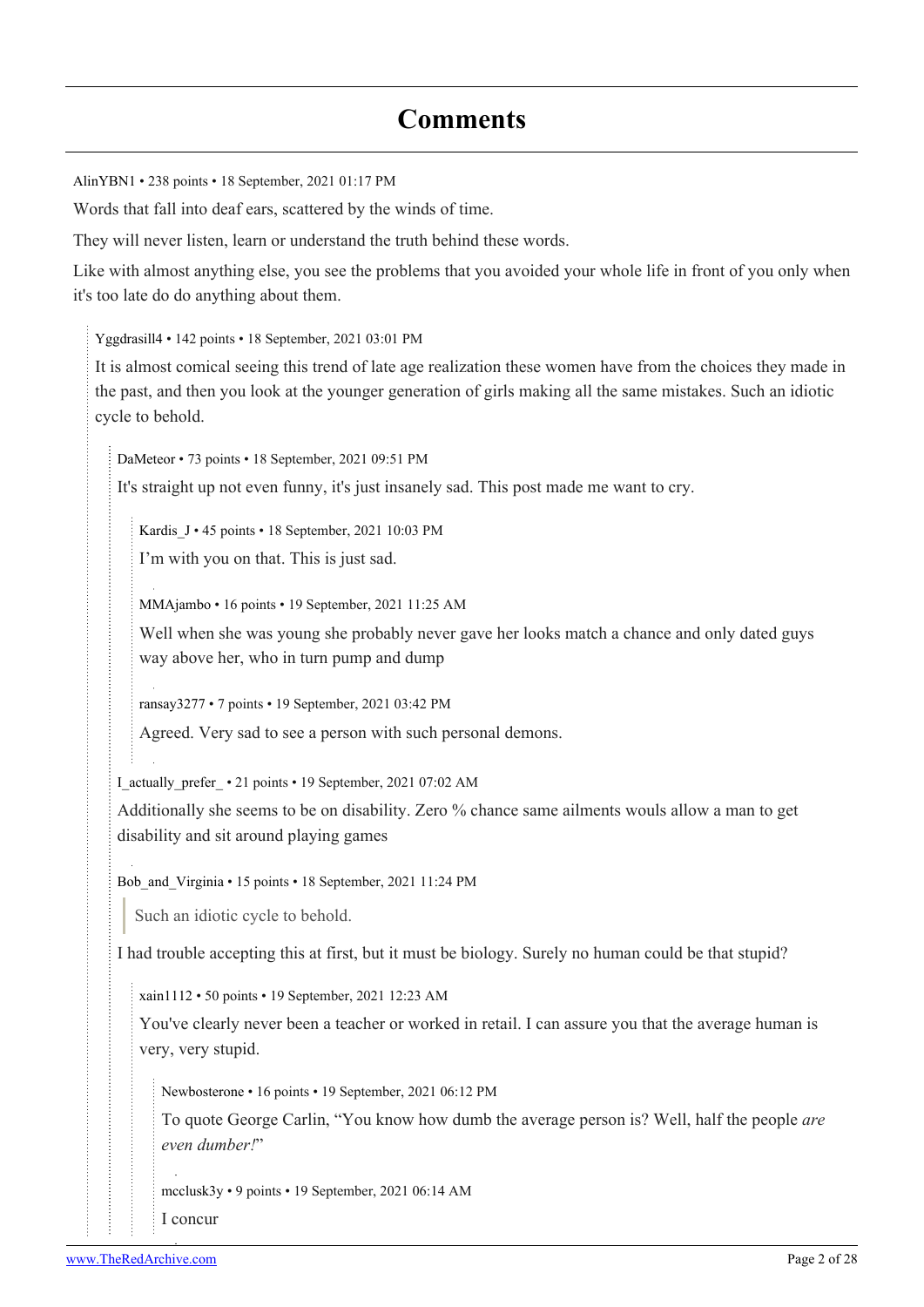[xineNOLA](https://old.reddit.com/user/xineNOLA) • 1 point • 6 October, 2021 10:07 PM

They truly are! I worked in a public school for only a year, because it was so depressing how incredibly stupid the majority of people are.

[princessyungbunny](https://old.reddit.com/user/princessyungbunny) • 9 points • 19 September, 2021 03:14 PM

It's not a cycle of stupid. It's a cycle of narcissism where she can't critically look at her actions.

[WalnutManTrader](https://old.reddit.com/user/WalnutManTrader) • 1 point • 24 September, 2021 06:59 PM

All young women should read that post… but knowing this generation it wouldn't change anything

[braucifur](https://old.reddit.com/user/braucifur) • 1 point • 28 September, 2021 03:31 PM

The difference is older men will try to coach and inform younger men. This largely doesn't happen with females. It's almost as if because they made shit choices in life they want younger women to bear the same burden and have the same outcome. That's the difference between males & females.

[mustangfrank](https://old.reddit.com/user/mustangfrank) • 64 points • 18 September, 2021 03:22 PM

Like with almost anything else, you see the problems that you avoided your whole life in front of you only when it's too late do do anything about them.

And she was not 1% responsible of any of it.

[krissfedora](https://old.reddit.com/user/krissfedora) • 46 points • 18 September, 2021 03:24 PM

<https://youtu.be/ChmeNFJK5BI>

This man keeps repeating but they never pay heed. What applies to men is the same for women. Chasing happiness as sold in materialist stuff and experience can seldom match or compensate what one is losing out by choosing degeneracy.

[lurkerhasarisen](https://old.reddit.com/user/lurkerhasarisen) • 77 points • 18 September, 2021 05:11 PM

choosing degeneracy

Note that she was married for eight months and has multiple children. It would be easy to miss that little detail. Not only did she not manage to stay married even for a year, but unless she had twins, at least one of her kids is illegitimate.

She's doing a lot of complaining and feeling sorry for herself, but there is not even a hint of selfreflection in evidence. Her only problem is that she's *too giving* and *too loving*.

Yeah... and I'm the Princess of Persia.

If everything about your life sucks after 45 years of trial-and-error... if everyone in your life avoids you like the plague... the first place to look for problems to work on is in the mirror. It's *certainly* not because you're *too perfect*.

[southerncraftgurl](https://old.reddit.com/user/southerncraftgurl) • 36 points • 18 September, 2021 06:12 PM

If everything about your life sucks, then you are the only constant in all the suckiness. So it's your own fault and the change should come from inside. But these victims just want to be victims and whine to get attention. They don't plan on doing anything different.

[lurkerhasarisen](https://old.reddit.com/user/lurkerhasarisen) • 33 points • 18 September, 2021 06:49 PM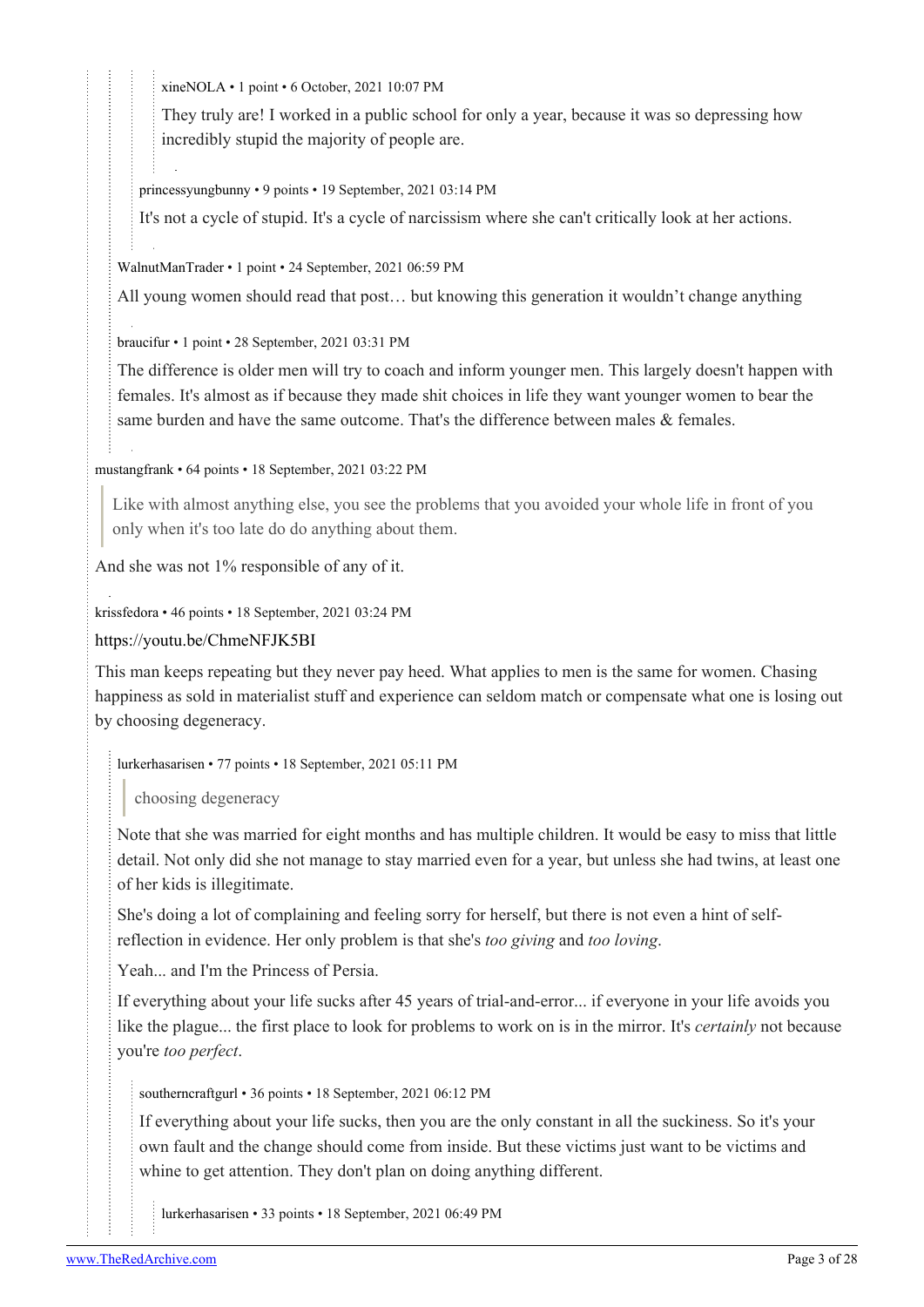I've encountered a few of those people over the years: they don't have friends but they have a lot of "frenemies," and the people who know them best (like their own kids) are nowhere in evidence.

Every last one of them can list 10,000 little things wrong with everyone else, but comes up empty when it comes to their own faults. To the extent they acknowledge their role in their plight it's always some variation of, "I'm just too nice / giving / loving / trusting for my own good."

It's NEVER true: those people are toxic, and when people figure it out they bail out. You can't save someone who doesn't want to be saved, and people who think they're already perfect aren't interested in changing. Eventually you either cut ties or they take you down with them.

#### [southerncraftgurl](https://old.reddit.com/user/southerncraftgurl) • 21 points • 18 September, 2021 06:52 PM

Your words are so true in my own life. My sister is like this and I've had to cut contact down to minimum because it's so awful and she's so awful. Never met anyone so judgemental of others but thinks she is literally perfect. Gets mad if you even tell her you don't like her nail polish.

#### [lurkerhasarisen](https://old.reddit.com/user/lurkerhasarisen) • 15 points • 18 September, 2021 07:54 PM

I'm curious how you handle it. A few months ago I went "comms black" on a guy less than two years after I was in his wedding party. He lives 1000 miles away and we're not otherwise connected (I don't do social media) though, so there's no blowback from me blocking him.

#### [Marfi09](https://old.reddit.com/user/Marfi09)[\[S](https://theredarchive.com/r/WhereAreAllTheGoodMen/comments/pqm55r/45yo_single_mom_smashed_the_wall_hard_this_should/)] • 4 points • 19 September, 2021 04:19 AM

I had some bad friends in high school. Since then, I am very cautious about moving some guy from acquaintance zone to being actual friend. No need to block if you don't let them close from the start.

[mcclusk3y](https://old.reddit.com/user/mcclusk3y) comment score below threshold • -8 points • 19 September, 2021 06:18 AM Oh... you're one of those people

#### [southerncraftgurl](https://old.reddit.com/user/southerncraftgurl) • 2 points • 27 September, 2021 07:35 PM

Do you mean how I handle backing up communication with my sister? It wasn't really hard actually because we got into an ugly fight so I just used that to not talk to her a lot anymore. She got used to it I guess and now only calls when she needs attention like narcissists do. I also told her I wasn't going to talk to her much anymore when I did it but since we were arguing it was pretty easy. Getting our dad to understand was the hard part. Watching him having to face what a narcissist she is has been heart breaking. She was his favorite (dont mean that in a bad way, they were just real close and loved to do things together while mom and I hung out). It wasn't until mom died a few years ago that dad started seeing her for what she really is. It's been hard on him to accept.

[lurkerhasarisen](https://old.reddit.com/user/lurkerhasarisen) • 2 points • 27 September, 2021 08:09 PM

Yeah... I was just curious how you handled going "comms black" on a sibling. I have some cousins who were like brothers to me growing up, and I haven't spoken to any of them in 20 years, but I live half a continent away and we have no social overlap. Cutting ties with a sibling would be a different matter.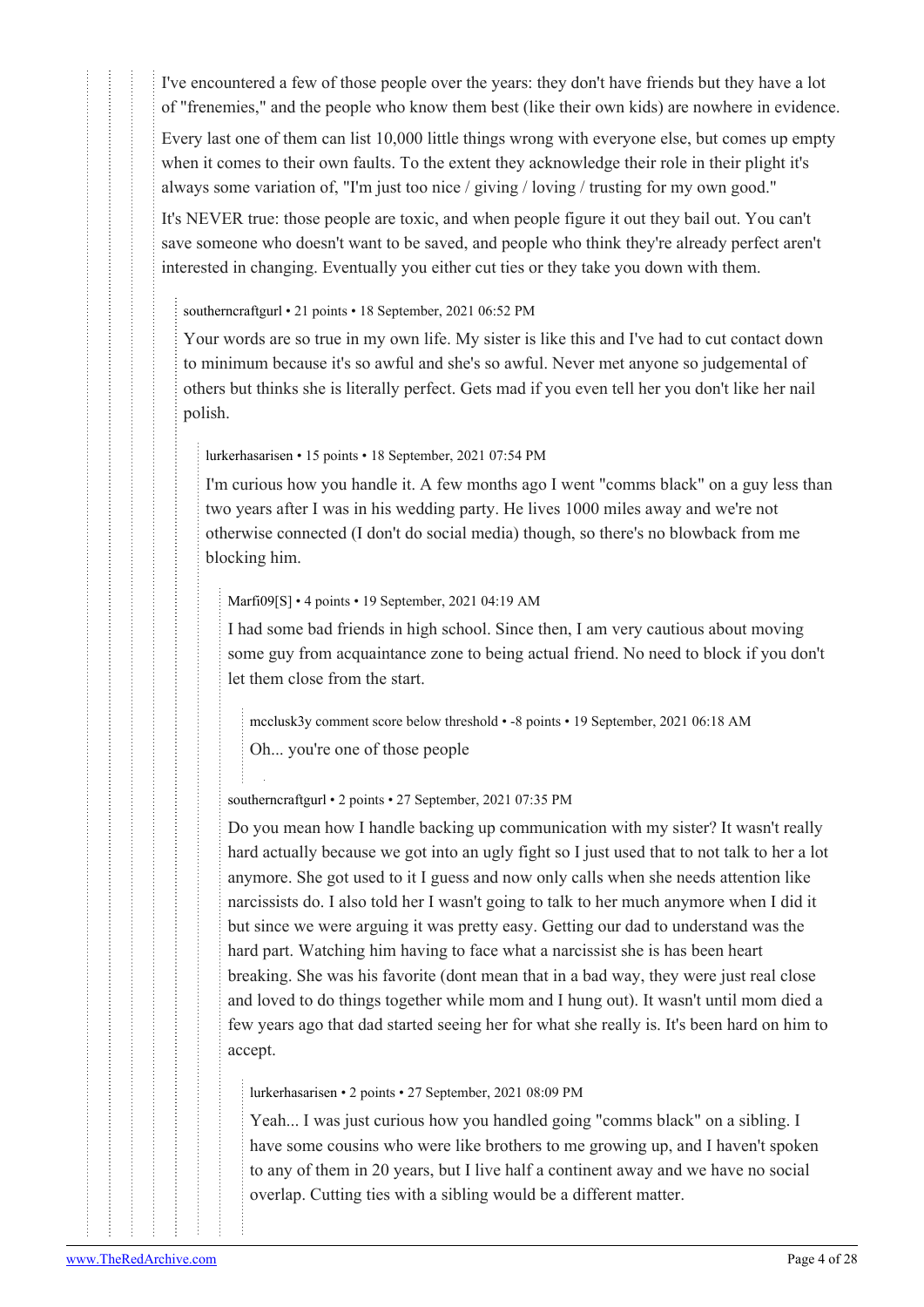I'm sorry you're dealing with that. It's gotta' suck.

[southerncraftgurl](https://old.reddit.com/user/southerncraftgurl) • 1 point • 28 September, 2021 02:04 AM

It's an experience, that is for certain. It makes me sad more than anything. Sad for my dad mostly. and sad for the person she used to be. She used to be the life of the party in every aspect. Now she is just some miserable woman blaming all her woes on everyone but herself.

[princessyungbunny](https://old.reddit.com/user/princessyungbunny) • 3 points • 19 September, 2021 03:19 PM

That is textbook narcissism. It is much more common in women.

[southerncraftgurl](https://old.reddit.com/user/southerncraftgurl) • 2 points • 27 September, 2021 07:29 PM

Oh yeah, she's a huge narcissist. I lived with her for 2 years and I literally had to go to therapy when I moved out because she messed my head up so bad. She's a miserable person, very unhappy, but it's always someone else's fault.

[MMAjambo](https://old.reddit.com/user/MMAjambo) comment score below threshold • -5 points • 19 September, 2021 11:30 AM

Well sleeping around isn't seen as degenerate when men do it so I guess it's not the same

The Meep Lord • 27 points • 18 September, 2021 05:40 PM

That is because we are ultimately just tools for Mother Nature. We are designed to lose.

In matter of fact, it is inevitable. Winning in life is about being the last one to lose and/or the one who loses the least. It is why crab bucket mentality is rampant in nature. It doesn't matter if you are better or the fittest, that is just a natural coincidence because of our environment of scarcity.

Take that scarcity away and you end up with shit talkers, trust fund kids and other "frauds" at the top.

This is no different.

We are designed to fall for these traps for nature's shitty game. So we often only find out the truth when it is too late on purpose

It is why society constantly goes into states of oppressing us…our natures, locking them away. They feel good, but they suck for us in the long term and make life empty.

[southerncraftgurl](https://old.reddit.com/user/southerncraftgurl) • 22 points • 18 September, 2021 06:10 PM

All she wants to do is be a victim. She's been a victim her whole life it sounds like and THAT is why she has no friends. Who wants to listen to a perpetual victim whine every day all day. I have had friends like that before and had to nope out. If you aren't going to help yourself then do not come to me for support. I'd rather go outside and beat my head against the brick wall, it would be less painful.

[MMAjambo](https://old.reddit.com/user/MMAjambo) • 8 points • 19 September, 2021 11:39 AM

The thing I find funny about them is how often they pull the suicide card, like you think I'm gonna feel bad for you you toxic fuck??

[princessyungbunny](https://old.reddit.com/user/princessyungbunny) • 4 points • 19 September, 2021 03:22 PM

Narcissists will 'pull the suicide card.' The constant feeling of victimization is a great wake-up call for budding narcissists to seek mental help.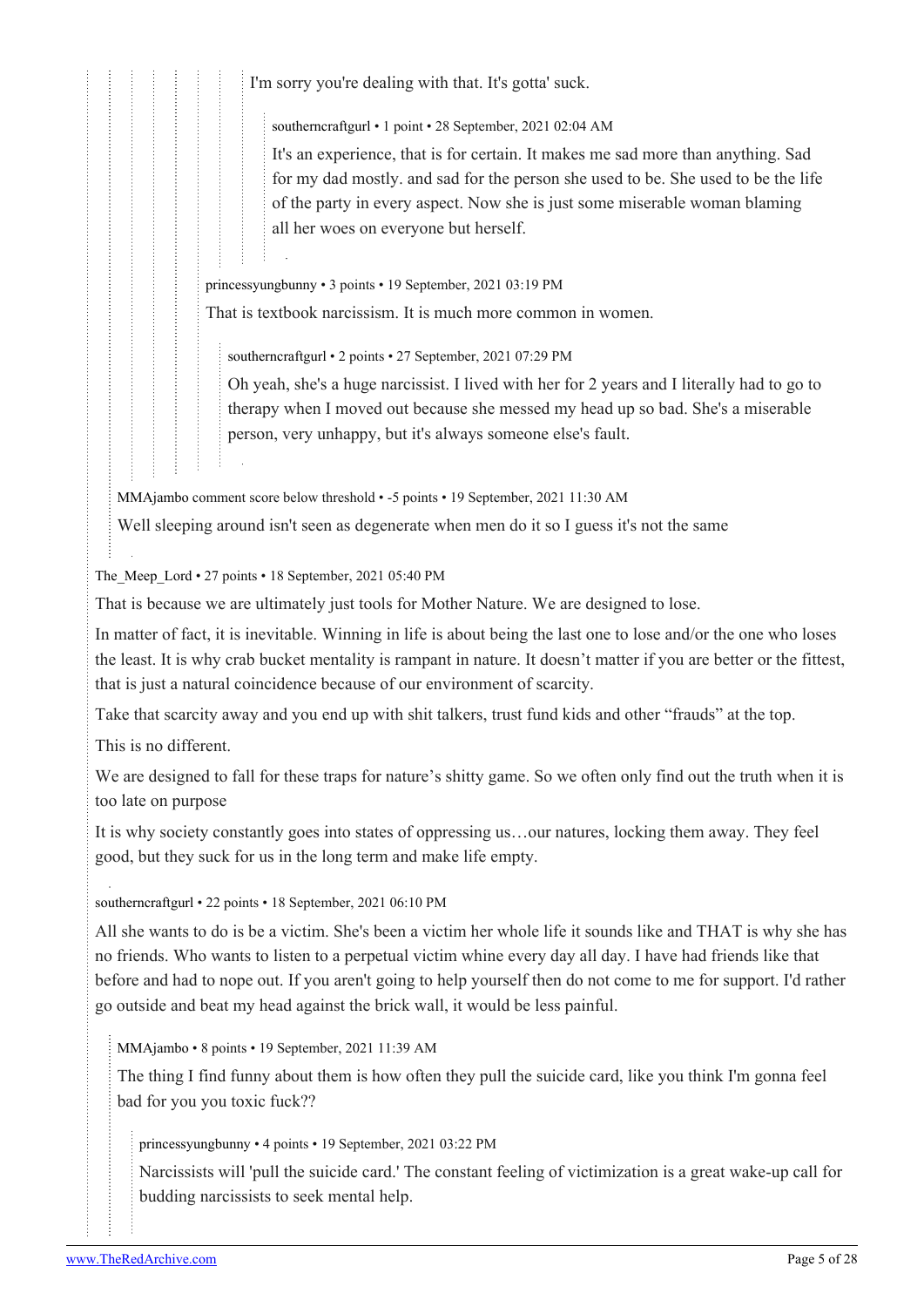[MMAjambo](https://old.reddit.com/user/MMAjambo) • 5 points • 20 September, 2021 08:48 AM

I know a girl who's tried to kill herself at least 20 times, you'd think she would be good at it by  $\mathsf{now} \Box$ 

[southerncraftgurl](https://old.reddit.com/user/southerncraftgurl) • 1 point • 27 September, 2021 07:30 PM

and they didn't really try suicide, they just wanted attention. I know because when I was still using I pulled the same crap.

[MMAjambo](https://old.reddit.com/user/MMAjambo) • 1 point • 28 September, 2021 08:57 AM

I'm not sure how far I can take this on Reddit but even if they proved they were serious I still wouldn't be too bothered

[janik-litalien](https://old.reddit.com/user/janik-litalien) • 2 points • 21 September, 2021 01:13 PM

Accountability is kryptonite for 99% of people out there

[southerncraftgurl](https://old.reddit.com/user/southerncraftgurl) • 1 point • 27 September, 2021 07:28 PM

you ain't kidding there. I've been clean for 17 years and I can NOT stand the victims that drug addicts are. I don't cut them any slack. If you are my sponsee you WILL learn some accountability. I was a victim myself when I was using so I know what bullshit it is. I just wanted people to feel sorry for me so I could use it as an excuse to keep doing drugs.

[PhantomCowboy](https://old.reddit.com/user/PhantomCowboy) • 2 points • 25 September, 2021 12:17 PM

tbf, most successful have a fair amount of luck / help on top of all of that hard hard work

[IoSonCalaf](https://old.reddit.com/user/IoSonCalaf) • 166 points • 18 September, 2021 02:05 PM

If her children don't call her unless they need something then that's most likely her fault. I don't call my parents or even visit them anymore (unless it's something like a death in the family, etc) because they were *awful* parents. They were abusive and they both took their deep-rooted psychological problems out on me.

The people I know who call their parents and like to spend time with them had loving, caring parents who were good to them.

[Kenshin86](https://old.reddit.com/user/Kenshin86) • 69 points • 18 September, 2021 03:19 PM

I don't think you can make this a blanket statement. There are probably parents who are great people with selfish kids that just don't care and awful people whose kids still call and visit.

I like my parents and like to spend time with them. I call my mom once a week at least. My dad on the other hand is not interested in small talk over the phone so I only talk to him if I need something or want advice. In my dad's case that is purely because he wants it that way but the one time he said something like "you only call when you need sonething" years ago I said "you don't want to talk unless I do" and I have not heard a complaint since.

I think that you are probably right in more cases than you are wrong but it isn't necessarily true all the time.

[IoSonCalaf](https://old.reddit.com/user/IoSonCalaf) • 25 points • 18 September, 2021 03:20 PM

Oh absolutely. I tried not to make it a blanket experience by limiting it to just my experience and the people I know.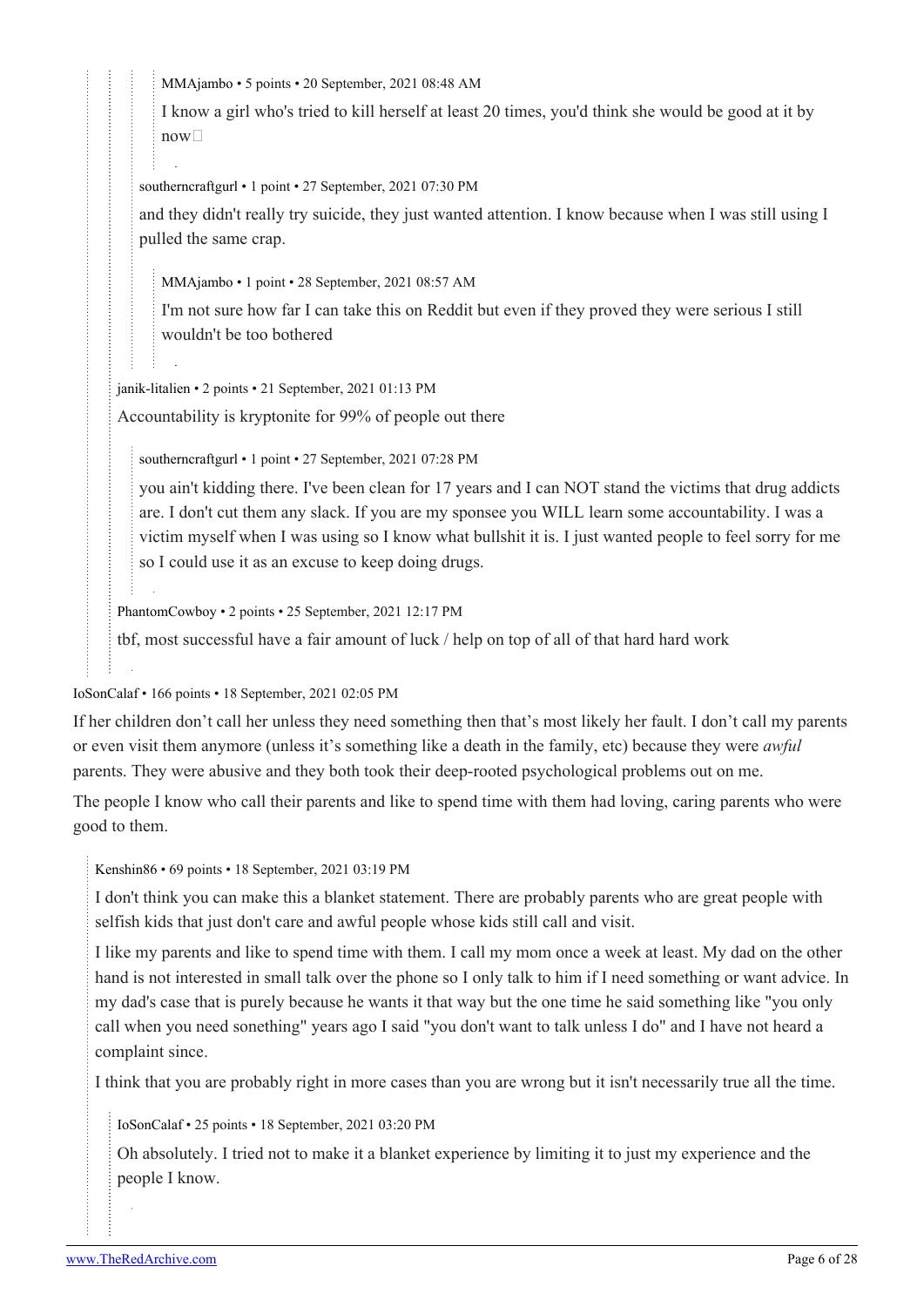[princessyungbunny](https://old.reddit.com/user/princessyungbunny) • 3 points • 19 September, 2021 03:26 PM

I don't talk to my parents. I am in several IRL and online support groups for people who are no contact with their (most likely mentally ill) parents for years. I've never heard of children cutting contact with the parents for any other reasons but toxic parents or children who have been financially cut off. The latter is much less common.

#### [Kenshin86](https://old.reddit.com/user/Kenshin86) • 3 points • 19 September, 2021 05:23 PM

There is a difference between going no contact and just not actively contacting your parents. There are awful children too, who don't contact their parents because they just don't care about them. They are not blocking all contact because their parents are awful.

When you are in a situation like yours, where your parents are indeed awful and you participate in support groups of people with the same problems then it seems kind of natural to be hearing about it a lot and not much about the other way around.

#### [mustangfrank](https://old.reddit.com/user/mustangfrank) • 33 points • 18 September, 2021 03:26 PM\*

How do you get children with being married 8 months? So there were other men who were in her life and vagina. And it all turned out bad. BTW Who choose those men? What did these men do for a living? How did you meet them? Was there a common pattern that you could not or would not break. Let me guess they all had to be 6' and ex cons. How could you lose on a deal like that. Did she ever choose good men? NOOOOOOOOOOOOOOOOOOOO They were sooooooooooooooo boring.

You got what you wanted and got what you deserved.

#### [BobbingForBunions](https://old.reddit.com/user/BobbingForBunions) • 27 points • 18 September, 2021 05:45 PM

If her children don't call her unless they need something then that's most likely her fault.

A notion that strikes modern women as foreign and bizarre...

"I'm responsible for the choices I make."

#### [MMAjambo](https://old.reddit.com/user/MMAjambo) • 7 points • 19 September, 2021 11:44 AM

A girl told me that if a porno producer put in the contract he sent to a model he had to fuck her first purely because he wanted to then it's rape... Even though I specified that he makes it clear it's in the contract she still said it's rape (this girl supports prostitution btw so she's not of the opinion that selling sex is rape)

Just think about that. The guy sends the girl a contract specifying she has to have sex with him first off camera if she wants to star in his porno movie having sex with other guys. It's in the contract and it's clear as day, she signs the contract, gets paid, travels to the studio, goes in, further agrees in person to have sex with the producer, rape.......

#### [princessyungbunny](https://old.reddit.com/user/princessyungbunny) • 7 points • 19 September, 2021 03:32 PM\*

I notice younger women want to pick and choose when they are used for their bodies. There is an entitlement level to having the same work conditions, work respect, work rights as white/blue-collar jobs while these women are using their bodies as blow-up dolls. To her, it's rape culture that contracts are sent with that clause and it's the producer misusing his power. It is chauvinist culture. But really, it's women denying the consequences of their actions. It's women wanting to manipulate the entire world to serve female wants. I truly think part of female nature is being sexual, dancing sexually, talking sexually. That is possibly the most valuable part of a woman. You don't see rich people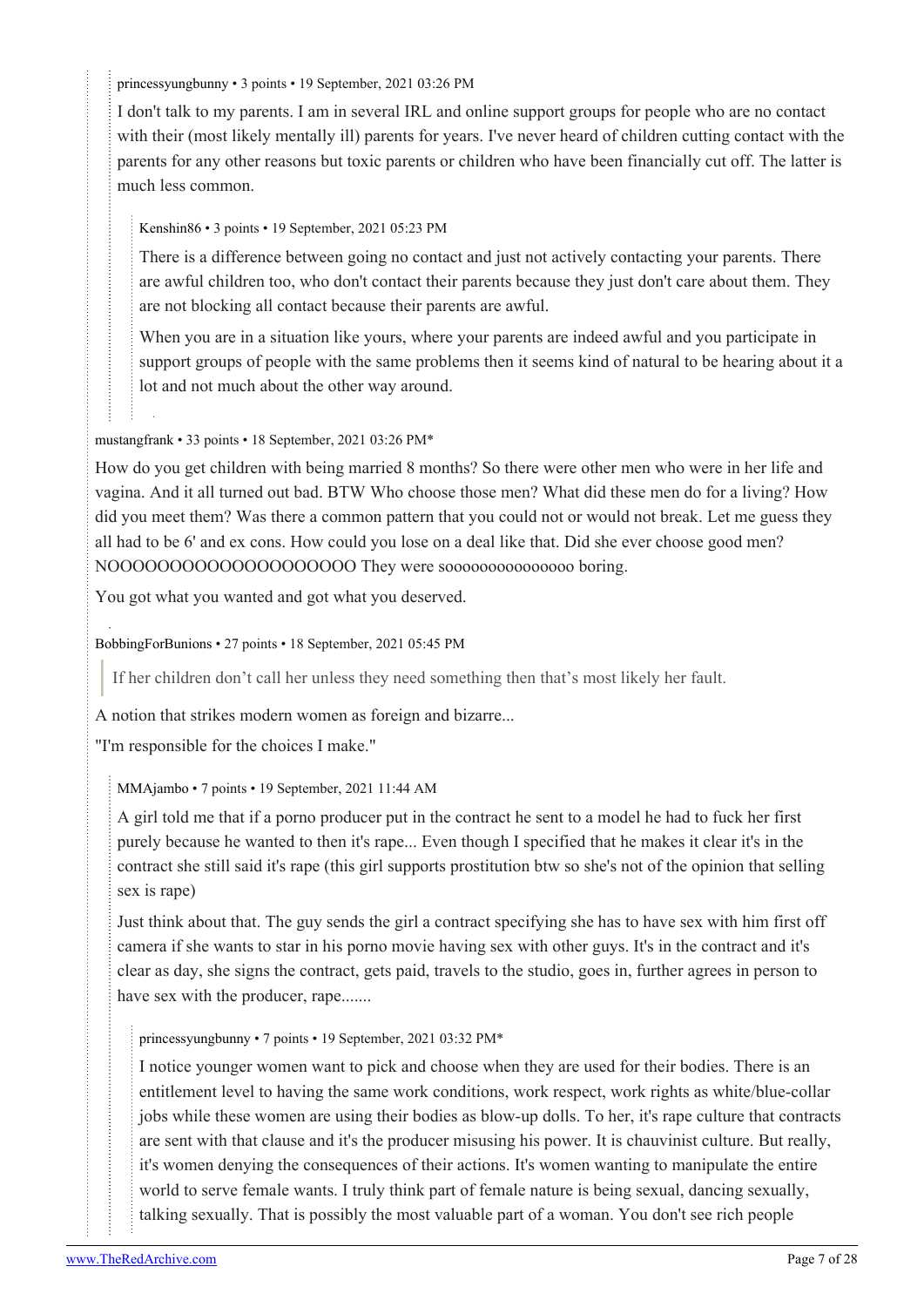holding expensive stuff with 1 finger in the hood. But you see women barely clothed in a porn studio expecting fair work contracts.

[MMAjambo](https://old.reddit.com/user/MMAjambo) • 3 points • 20 September, 2021 08:56 AM

Here's what does my head in about it yeah. If she was like FDS and just anti sex work it would annoy me less.

So if I'm a producer and I send a contract asking the girl to fuck a guy and I film it, that's cool cause it's porn and sex work is work and it's a valid job.

If I send a "contract" to a prostitute asking to fuck her for money that's cool because being a prostitute is liberating and empowering yada dada.

If I send a contract to a girl asking her to star in my porno movie with me, that's cool because it's just porn and I'm a porno producer/actor

Buuuuut

If I send a contract for a porno in which she works with a different actor but I specify she has to fuck me first off camera cause I'm a perv then that's RAPE $\square \square$ 

The world is dizzy I swear down

[princessyungbunny](https://old.reddit.com/user/princessyungbunny) • 4 points • 20 September, 2021 01:41 PM

liberating and empowering

Prostitution is only liberating and empowering for promiscuous women. Women are wired to want an exchange for sex. If the exchange fails so many times, there is a feeling of empowerment or freedom when an exchange occurs i.e. prostitution.

[MMAjambo](https://old.reddit.com/user/MMAjambo) • 3 points • 20 September, 2021 03:25 PM

So essentially they're broken and rather than trading love, family and happiness for sex they trade raw cash in a never ending pursuit of happiness that's more like a loop because no matter how much they get they'll always want more because money will never fill the void in them but they think it will.

It is messed up how much money they make so easily though

[Vikingbeard1](https://old.reddit.com/user/Vikingbeard1) • 2 points • 22 September, 2021 03:22 AM

Oh yeah, absolutely. Look at the women who legit think that if the guy they voluntary fucked last night turns out to be, in the morning light and when viewed soberly, to be sort of unattractive, they can call it rape. Or the trend of calling it rape when they choose to get drunk off their asses and then have sex (with equally drunk men, but somehow they are still at fault). And then, of course, everything under the sun is sexual harassment or assault...which they sometimes want and get mad at you for not giving it. "Cat-calling is bad!" and also "Why didn't Brian ogle my heaving tits when my top 'accidentally' slipped off!?" At least a prostitute is honest.

[SquirtBurt](https://old.reddit.com/user/SquirtBurt) • 130 points • 18 September, 2021 02:01 PM\*

Sits at home all day screwing around on her phone, watching TV, eating garbage.... "Why doesn't Chad Unconditional Love Thundercock show up on my doorstep?"

[mustangfrank](https://old.reddit.com/user/mustangfrank) • 65 points • 18 September, 2021 03:27 PM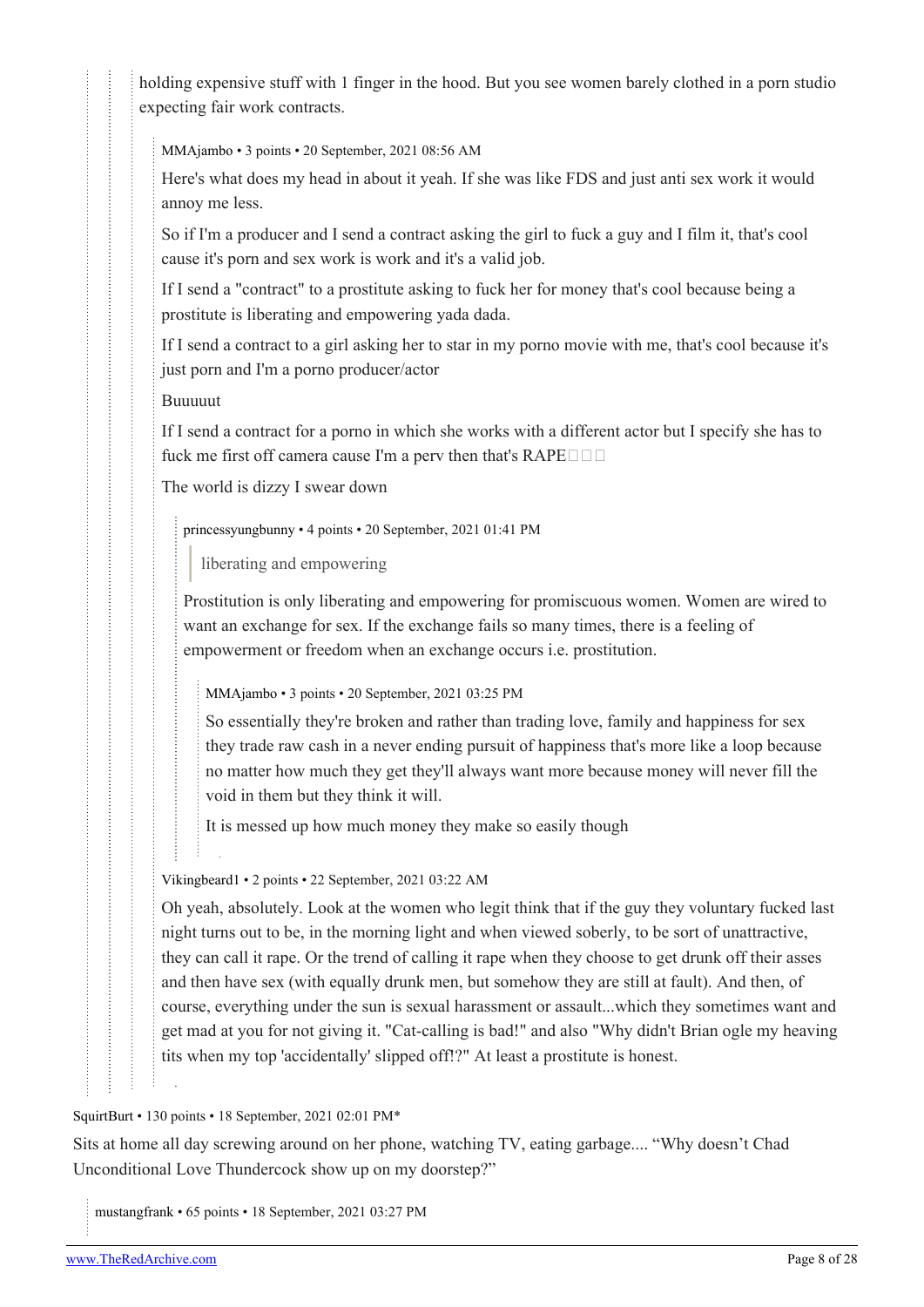She: It is all men's fault.

[upsidedownbackwards](https://old.reddit.com/user/upsidedownbackwards) • 49 points • 18 September, 2021 03:44 PM

Don't forget the whining and the blaming everyone else. Something about her is totally unlikeable if her kids won't call, her friends abandoned her during a "suicide attempt" (they knew it was for attention) and guys won't stick around.

[SquirtBurt](https://old.reddit.com/user/SquirtBurt) • 33 points • 18 September, 2021 03:48 PM\*

She probably also weighs 245, is 5'3" and looks like Marty Feldman.

[MMAjambo](https://old.reddit.com/user/MMAjambo) • 11 points • 19 September, 2021 11:48 AM

You know how shit a woman has to be if men turn down free pussy

Harry Teak • 21 points • 18 September, 2021 10:11 PM

While she should be down at the local watering hole hoping for even a glance from Chuck Blundercuck.

True unconditional love or five minutes of quick & dirty in the restroom at the bar, neither are going to happen if you're sitting on your sofa blubbering about the results of your horrid life choices.

[skint\\_back](https://old.reddit.com/user/skint_back) • 12 points • 18 September, 2021 11:06 PM

Lol

His name is actually Brad Blundercuck.

Brad is Chad's beta alter ego.

Harry Teak • 8 points • 19 September, 2021 04:25 AM

Chuck is Brad's blue collar barfly brother. Brad works at Staples and wears his work clothes to nightclubs.

[ThisIsUrIAmUr](https://old.reddit.com/user/ThisIsUrIAmUr) • 1 point • 23 September, 2021 04:49 PM

That's a very unfortunate last name

[Overkillengine](https://old.reddit.com/user/Overkillengine) • 83 points • 18 September, 2021 01:56 PM\*

Unconditional love

No such thing. Some conditions are just easier to satisfy than others.

But even so, fail to satisfy them and watch the love wither away like an unwatered plant.

Edit: I'm betting there is a reason her marriage was so short.

[deleted] • 27 points • 18 September, 2021 08:24 PM

If you're a woman, unconditional love is a very real thing. Only men don't get unconditional love

[PunjabiPakistani](https://old.reddit.com/user/PunjabiPakistani) • 18 points • 18 September, 2021 09:51 PM many mothers unconditionally love their children

[deleted] • 10 points • 18 September, 2021 11:22 PM Don't think my mom did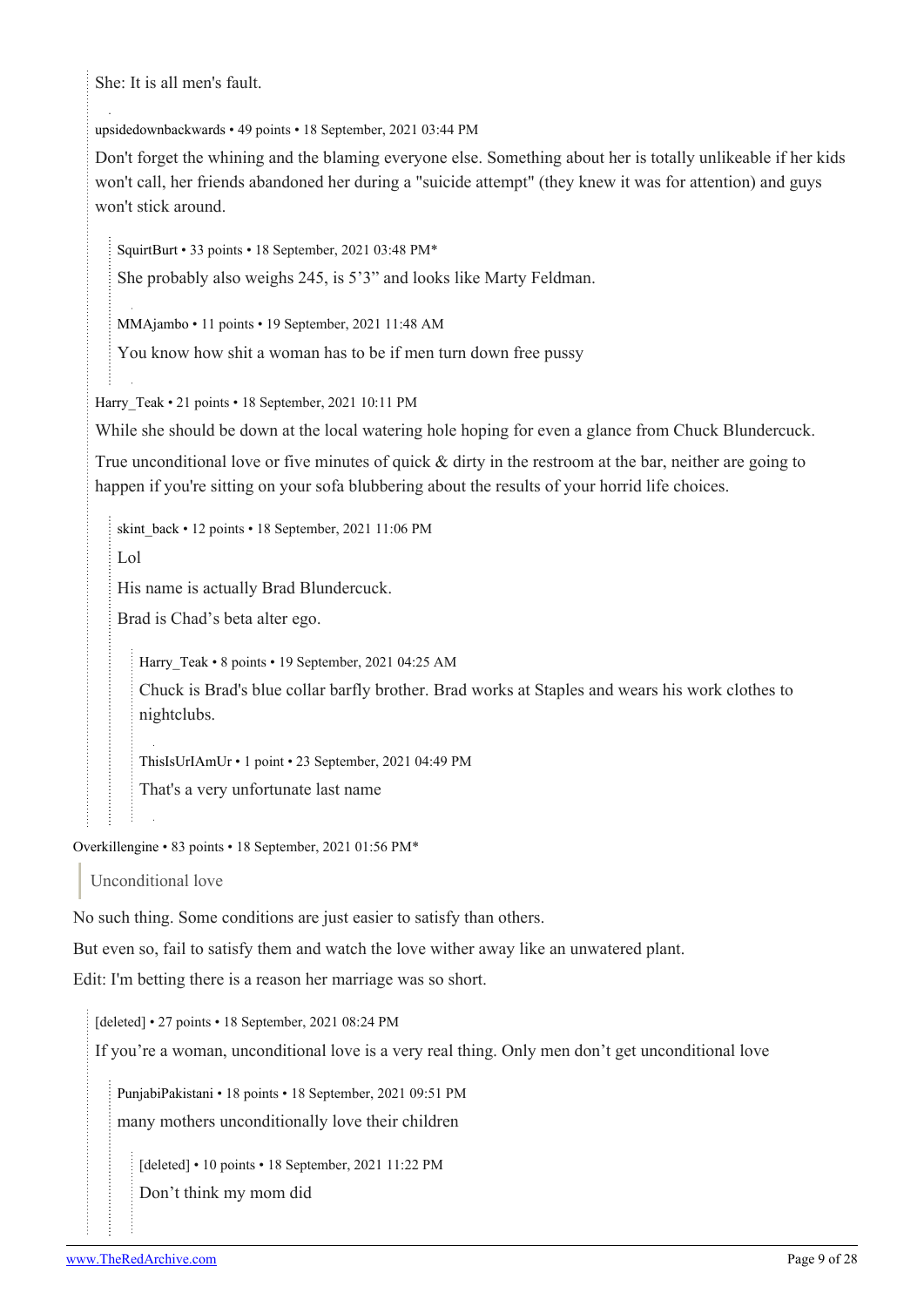[PunjabiPakistani](https://old.reddit.com/user/PunjabiPakistani) • 6 points • 19 September, 2021 07:29 AM i said many not all

[MMAjambo](https://old.reddit.com/user/MMAjambo) • 1 point • 21 September, 2021 02:24 PM

The guys an idiot who hates women. He called me a simp because I said some men are loved and women have lower sex drives than men

[Frequent-Walrus-3539](https://old.reddit.com/user/Frequent-Walrus-3539) • 1 point • 23 September, 2021 06:00 PM

The guys an idiot who hates women.

Did you realize what sub this is?

[MMAjambo](https://old.reddit.com/user/MMAjambo) • 1 point • 23 September, 2021 11:03 PM

Yes. I like making fun of entitled idiots as much as anyone but spending your days crying and calling all other guys simps is pathetic,all cause his mum didn't love him lmao I don't blame her I'd abandon him too.

If you want a laugh read his argument with me down the other side of this thread

[Frequent-Walrus-3539](https://old.reddit.com/user/Frequent-Walrus-3539) • 1 point • 24 September, 2021 02:44 AM

Ahh sorry.

I was trying to imply that:

The guys an idiot who hates women.

Are the users of this sub

[MMAjambo](https://old.reddit.com/user/MMAjambo) • 1 point • 24 September, 2021 03:26 AM Most of the women posted here deserve to be hated

[External-Can-7839](https://old.reddit.com/user/External-Can-7839) • 2 points • 22 September, 2021 03:16 AM

Only women children and dogs get unconditional love

[MMAjambo](https://old.reddit.com/user/MMAjambo) • 3 points • 19 September, 2021 11:50 AM

Nooooope. If she gets a disease rendering her unable to have sex that love goes away. The condition women need is sex, it just so happens that almost all of them can provide it and it's easy

[deleted] • 1 point • 19 September, 2021 03:54 PM

No lol, men can still love a woman even when she doesn't have sex with them

[MMAjambo](https://old.reddit.com/user/MMAjambo) • 0 points • 20 September, 2021 08:46 AM

Well you were generalising. There are plenty of men who also get unconditional love... But as a general rule women who don't have sex don't get unconditional love just like men don't get unconditional love. There are always exceptions

[deleted] • 1 point • 20 September, 2021 06:53 PM

There are plenty of men who also get unconditional love

Not true keep lying to yourself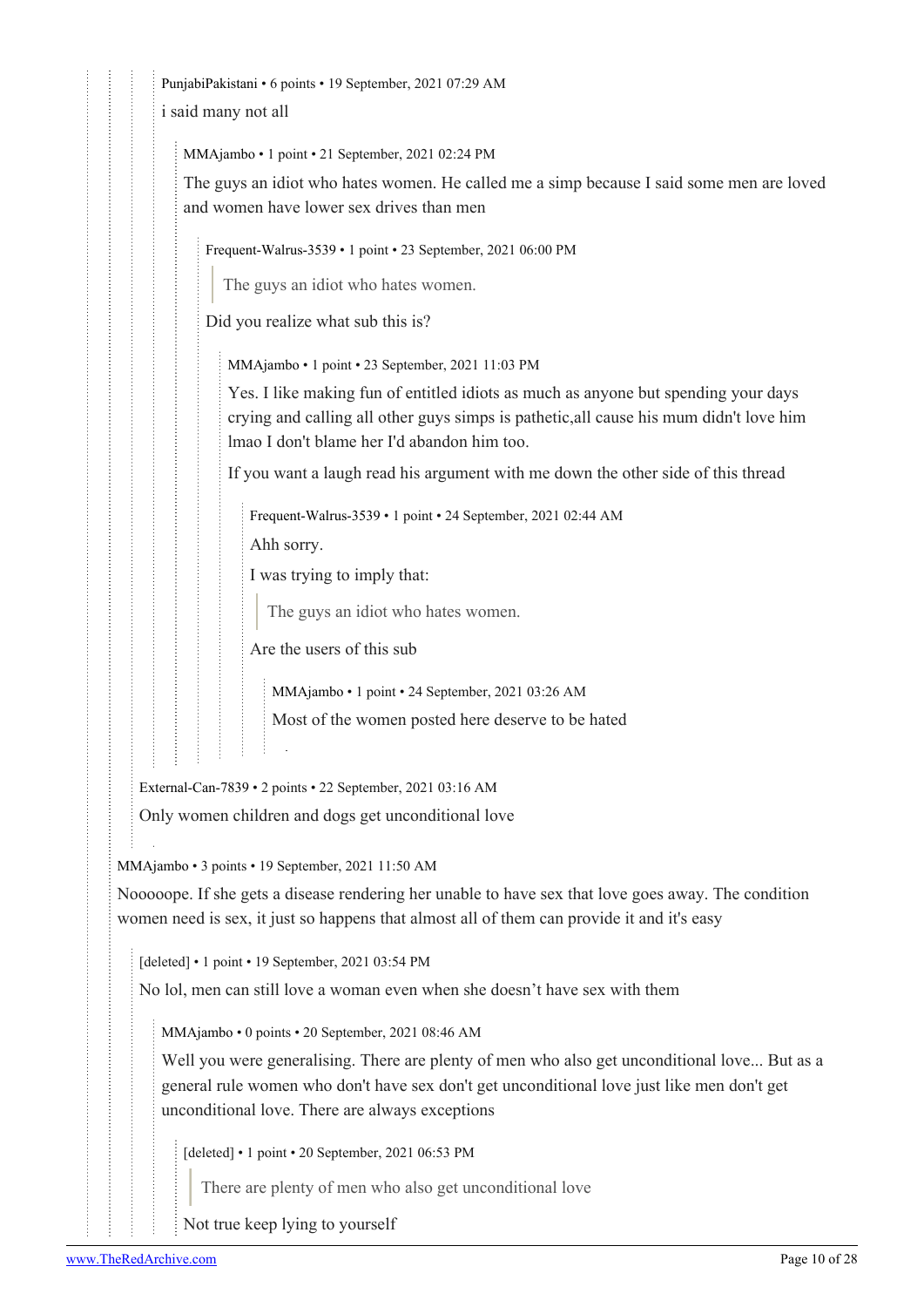But as a general rule women who don't have sex don't get unconditional love

Not true at all

[MMAjambo](https://old.reddit.com/user/MMAjambo) • 1 point • 21 September, 2021 02:35 AM So you really think there isn't a single dead beat useless guy who gets love? Not a single one?

[deleted] • 0 points • 21 September, 2021 02:36 AM They get love because they provide sex

[MMAjambo](https://old.reddit.com/user/MMAjambo) • 1 point • 21 September, 2021 02:38 AM Just like women.

[deleted] • 1 point • 21 September, 2021 03:35 AM

No, men are less sex obsessed  $\&$  are more willing to wait for marriage

[walterbanana](https://old.reddit.com/user/walterbanana) • 6 points • 19 September, 2021 06:13 AM

She sounds like the kinds of person who goes "I'll love you if" to be honest. My ex did that and she still doesn't understand why that is wrong, which is why she's my ex.

[houseforever](https://old.reddit.com/user/houseforever) • 67 points • 18 September, 2021 02:05 PM

You run into an asshole in the morning, you ran into an asshole. You run into assholes all day, you're the asshole. If she have run into assholes for 45 years and everything is others fault, she must have some serious problems.

[Manfords](https://old.reddit.com/user/Manfords) • 6 points • 19 September, 2021 05:26 PM

She is probably part of one if the new age Gnostic secular religious such as being a feminist or woke.

Everything is outside of herself, it is the unjust universe that is keeping her down....well, in her mind.

We know that she just needs to get off her butt, do some exercise out in nature, and teach herself how to compromise.

[vegasbadboy702](https://old.reddit.com/user/vegasbadboy702) • 56 points • 18 September, 2021 01:34 PM

Wow married for a whole 8 months. Way to give it the old college try. She found someone to marry her after she already had the children (and I'm gonna guess probably by different fathers) and could only stay married less than a year. No real accountability in her post as to doing things out of order. Well at least she can play with her cats.

[chesty666](https://old.reddit.com/user/chesty666) • 33 points • 18 September, 2021 02:18 PM

I have had relationships with shoes last longer. She must be insufferable.

### [VeganKetoMan](https://old.reddit.com/user/VeganKetoMan) • 48 points • 18 September, 2021 01:36 PM

The good ol' wall never fails to shatter all the delusions women build up during their epiphany phase. At 45 this one hit the wall quite some time ago and is most likely on antidepressants now, just like so many other post wall women her age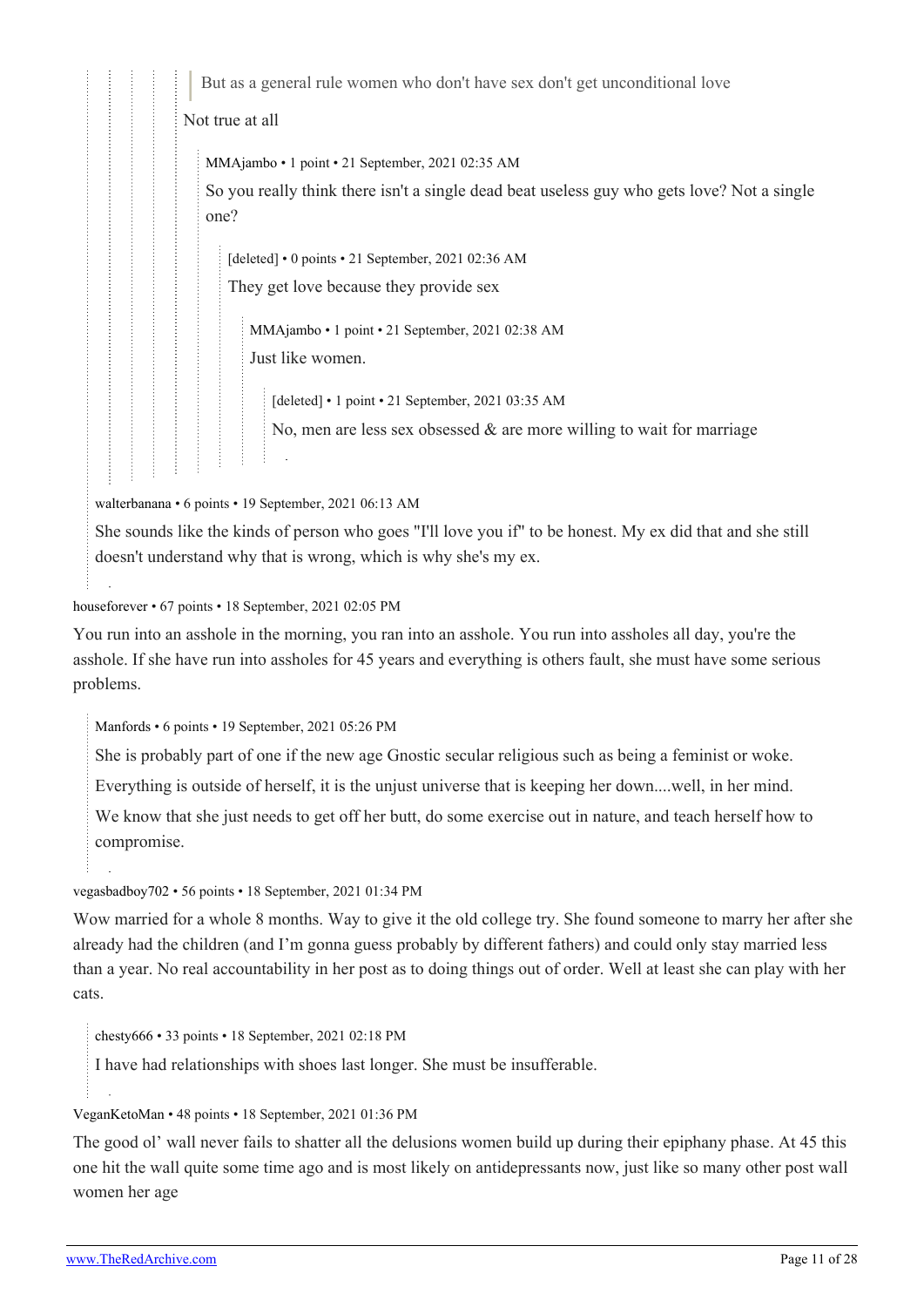[mustangfrank](https://old.reddit.com/user/mustangfrank) • 44 points • 18 September, 2021 03:28 PM Don't you know 45 is the new 30 according to FDS.

Harry Teak • 20 points • 18 September, 2021 10:07 PM And size 30 is the new size zero.

Bob and Virginia • 19 points • 18 September, 2021 11:20 PM And 69 IQ is the new 100.

nice bot • 6 points • 18 September, 2021 11:20 PM Nice!

[Harry\\_Teak-](https://old.reddit.com/user/Harry_Teak)4 points 19 September, 2021 04:27 AM **[recovered]**

Dunno. The way the Covidiots are killing themselves via suicide by Trump the average IQ has got to be going up.

[UhBallsDontTalkBack](https://old.reddit.com/user/UhBallsDontTalkBack) • 5 points • 19 September, 2021 05:58 AM\*

By trump? He has been telling people to get it.

He got booed in Alabama for telling them to get it.

Harry Teak • -1 points • 20 September, 2021 01:15 AM

It's ok. They've got their horse dewormer from down by the tractor supply.

[UhBallsDontTalkBack](https://old.reddit.com/user/UhBallsDontTalkBack) • 4 points • 20 September, 2021 01:57 AM

First off, have you ever tried horse dewormer...it's fantastic.

Tractors are expensive as fuck though. Maybe "they got their horse dewormer from the banjo player outside the ole' general store.

Harry Teak • 0 points • 20 September, 2021 02:34 AM

Probably not far off. Where I live is so fucking hip-deep in white trash that I'm surprised that the local convenience stores aren't selling Ivermectin at the point of sale along with the scratchers. It'll probably be a condiment choice at McDonald's before long.

[lurkerhasarisen](https://old.reddit.com/user/lurkerhasarisen) • 4 points • 19 September, 2021 03:24 AM

You jest, but that's more true than you may realize. Torrid sizes their clothes according to the number of X's. [I'm not making this up.](https://external-content.duckduckgo.com/iu/?u=https%3A%2F%2Fi.pinimg.com%2Foriginals%2Fc0%2Fcb%2F3b%2Fc0cb3b19e3dbd54fac134b31206650f1.jpg)

A Large (L: size 12) is a Torrid size 0.

An Extra Large (XL: size 14-16) is a Torrid size 1.

An XXL is a Torrid size 2.

An XXXL is a Torrid size 3.

So a size 30 (XXXXXXL) would be a Torrid size 6.

I don't know about the rest of you guys, but when I think of a woman who wears a size 3 dress, this is not what comes to mind [\(risky click - you've been warned](https://external-content.duckduckgo.com/iu/?u=https%3A%2F%2Fakns-images.eonline.com%2Feol_images%2FEntire_Site%2F2020026%2Frs_634x1024-200126131324-634-Tess-Holiday-2020-grammy-awards-red-carpet-fashion.jpg)).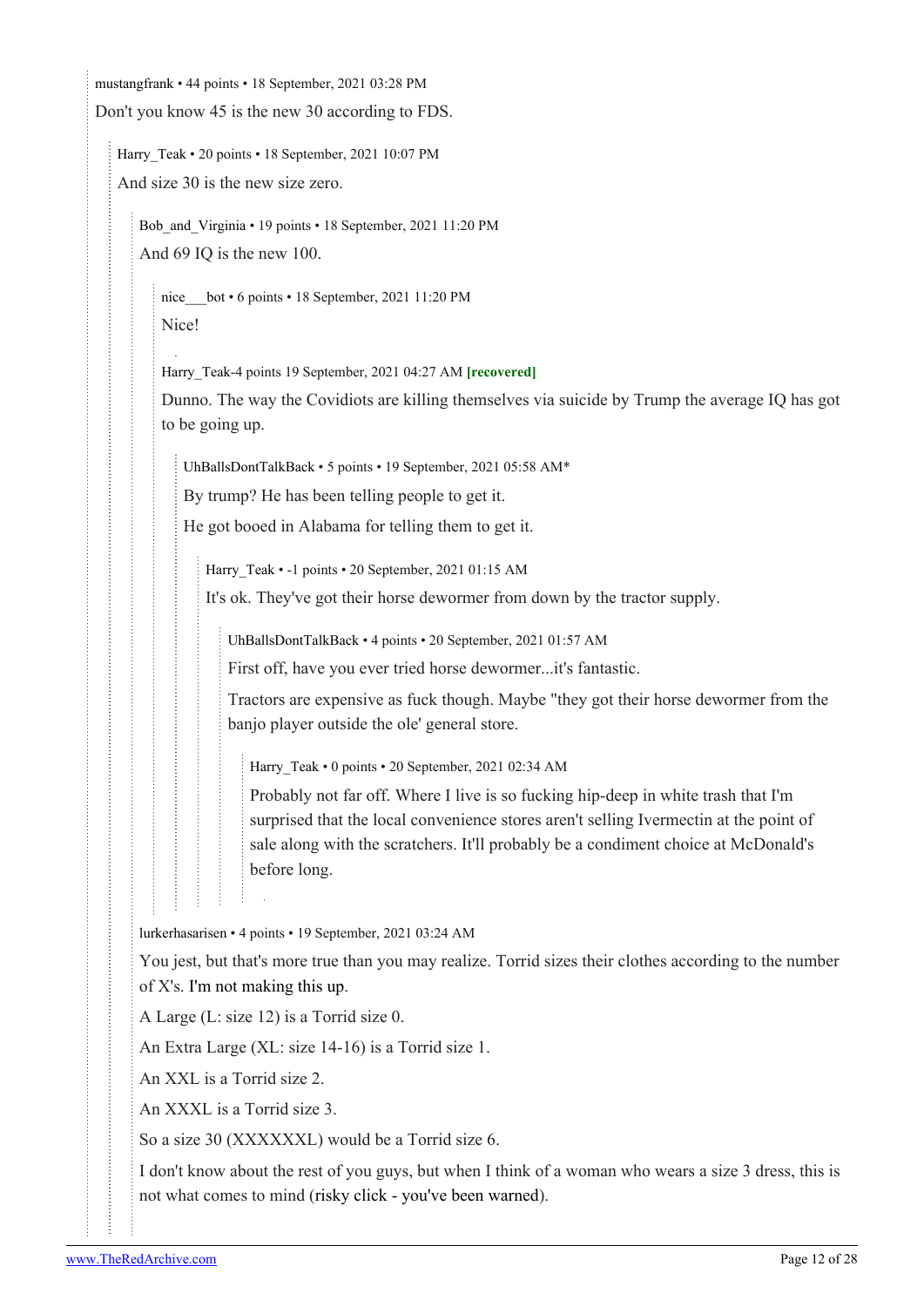When women call in to Keven Samuels' show to complain about men because they think they're so fabulous, he usually asks them their dress size. He doesn't mean their Torrid dress size.

Harry Teak • 4 points • 19 September, 2021 04:32 AM

Ugh. I knew that vanity sizing was way out of control, but that? Yikes. Leave it to Torrid, they were a store for fats even before the obesity epidemic really took hold so I guess they would be ahead of the... curves when it comes to fantasy sizing.

And yeah, I clicked. Hasn't that thing died yet?

[lurkerhasarisen](https://old.reddit.com/user/lurkerhasarisen) • 10 points • 19 September, 2021 03:06 AM

Don't forget that any age is the new 12 if the guy is older than the woman. They seriously use the word "pedophile" on men who date younger women - even if the women are in the 30s.

Yet they will unironically say that *literal girls* should be treated as if they have full adult agency, and that women are more mature than men are.

Cognitive Dissonance, thy name is FDS.

[UhBallsDontTalkBack](https://old.reddit.com/user/UhBallsDontTalkBack) • 9 points • 19 September, 2021 03:55 AM

Oh i love this. What i do when they say a woman in her 20's is being taken advantage of theyre just girls, I say "exactly, i dont think woman should vote until they're 25 or older, they're just girls before that." Which leads to them getting mad and saying they can vote, and start insulting, then I say "they don't have the mental or emotional capacity to decide who to date, let alone matters of state." To which they get even angrier, say they absolutely can, to which i say "Exactly! They're able to make these decisions, they're adults, so quit treating them as though they're children. It's an adult dating an adult.

#### [throwsFatalException](https://old.reddit.com/user/throwsFatalException) • 43 points • 18 September, 2021 02:11 PM

I feel like most women think this will not happen to them. I'm sure she thought the same thing too. It seems like this woman has a whole lot of things about herself she needs to fix before worrying about getting a man though. But when all you do is work, watch TV and play games on your phone, you are probably not motivated to do any self improvement.

[mustangfrank](https://old.reddit.com/user/mustangfrank) • 27 points • 18 September, 2021 03:36 PM

I feel like most women think this will not happen to them. I'm sure she thought the same thing too.

She : I will keep on fucking bad boys until the right one shows up. How can I lose?

[upsidedownbackwards](https://old.reddit.com/user/upsidedownbackwards) • 13 points • 18 September, 2021 03:53 PM

This is one situation where I'm okay with it. She can fuck the bad boys because she's a bad person. If nobody wants to be around her or talk to her it's not some party girl that fell victim to the CC. She's gotta be just awful. Let the bad boys do their thing with her. Hell, she might serve as a warning sign that they could do better. They could look down after they climax and think "What the hell am I doing with my life?!"

[skint\\_back](https://old.reddit.com/user/skint_back) • 20 points • 18 September, 2021 04:14 PM

This one doesn't even work. She's "disabled."

Anyone wanna bet on the likelihood of her "disability" being an autoimmune disease?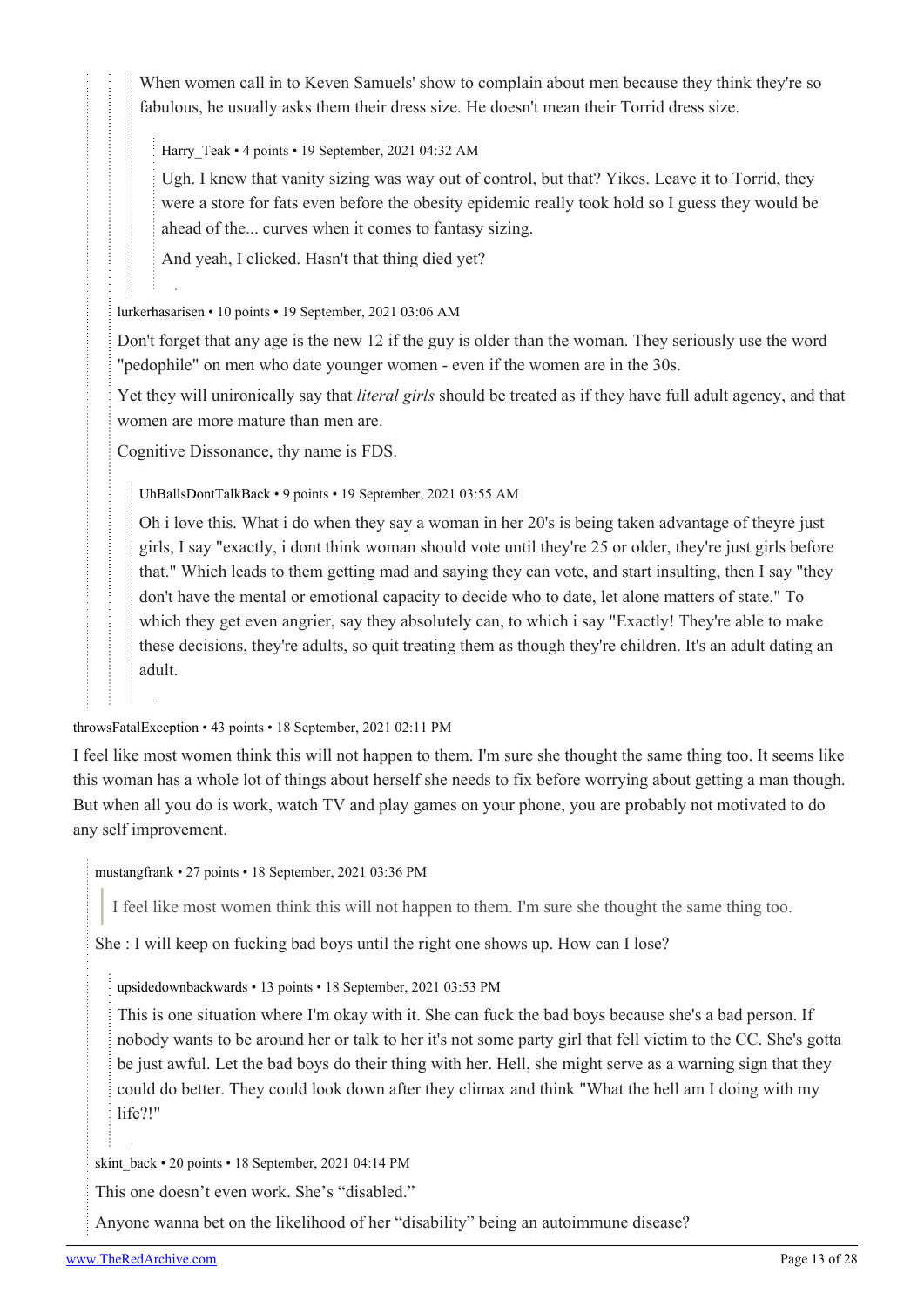[Martellus732](https://old.reddit.com/user/Martellus732) • 24 points • 18 September, 2021 04:43 PM most likely she's using being obese as a disability.

[skint\\_back](https://old.reddit.com/user/skint_back) • 12 points • 18 September, 2021 04:48 PM Very possible as well.

[UhBallsDontTalkBack](https://old.reddit.com/user/UhBallsDontTalkBack)5 points 18 September, 2021 11:33 PM **[recovered]**

My girlfriends mom has an autoimmune disorder, a side effect of cancer treatment. And she doesn't complain about shit. She works out, cleans the house to a fucking ridiculous extent, she's pretty damn active.

skint back • 6 points • 19 September, 2021 12:46 AM\*

I know not one, but two one-legged men who work full time jobs (one in construction, one at a hardware store) and have active hobbies. Also know a one-armed man who works full time and is active.

Anyway, yep, that was my point. Autoimmune disease is rarely going to incapacitate someone to the point of being bedridden, although many women portray it that way to garner sympathy. Besides that, I've personally known *several* women who actually faked symptoms to secure an autoimmune Dx and a subsequent disability check.

[UhBallsDontTalkBack3](https://old.reddit.com/user/UhBallsDontTalkBack) points 19 September, 2021 01:09 AM **[recovered]**

Haha, absolutely. And my girlfriends mom doesn't collect disability. She saved like crazy and worked like crazy in the medical field. And plans to continue working when able (once covid dies down, as an autoimmune disorder, covid, and working in a hospital, dont mix very well)

This chick is likely, as you said, just lazy, and trying to garner sympathy.

[lurkerhasarisen](https://old.reddit.com/user/lurkerhasarisen) • 2 points • 19 September, 2021 03:31 AM

My wife has an autoimmune disease that has landed her in the hospital many times, and there are numerous secondary effects that send her to various doctors pretty regularly. She takes a cocktail of drugs for it. Not only does she have a full-time job, but she works out most days.

That's not to say that autoimmune diseases are not serious. Hers is very serious, and we don't know what tomorrow may bring, but a lot of people (mostly women if we're being honest), self-diagnose with autoimmune diseases and/or mental health issues to gain sympathy.

[ObsidianAdonis](https://old.reddit.com/user/ObsidianAdonis) • 16 points • 18 September, 2021 02:45 PM

I feel bad for the kitties, they are stuck with a insufferable wench. Her own kids want nothing to do with her unless it's to get something from her. The lucky bastard that divorced her after 8 months should thank his lu6ck star he's not with her anymore. I feel bad for the future CNA who's going have to deal with her in the nursing home.

[wanderingNotLost1980](https://old.reddit.com/user/wanderingNotLost1980) • 3 points • 19 September, 2021 03:00 AM Poor cats.

[TheWrongSpengler](https://old.reddit.com/user/TheWrongSpengler) • 7 points • 18 September, 2021 04:18 PM

Let's not misquote her; she didn't say anything about work.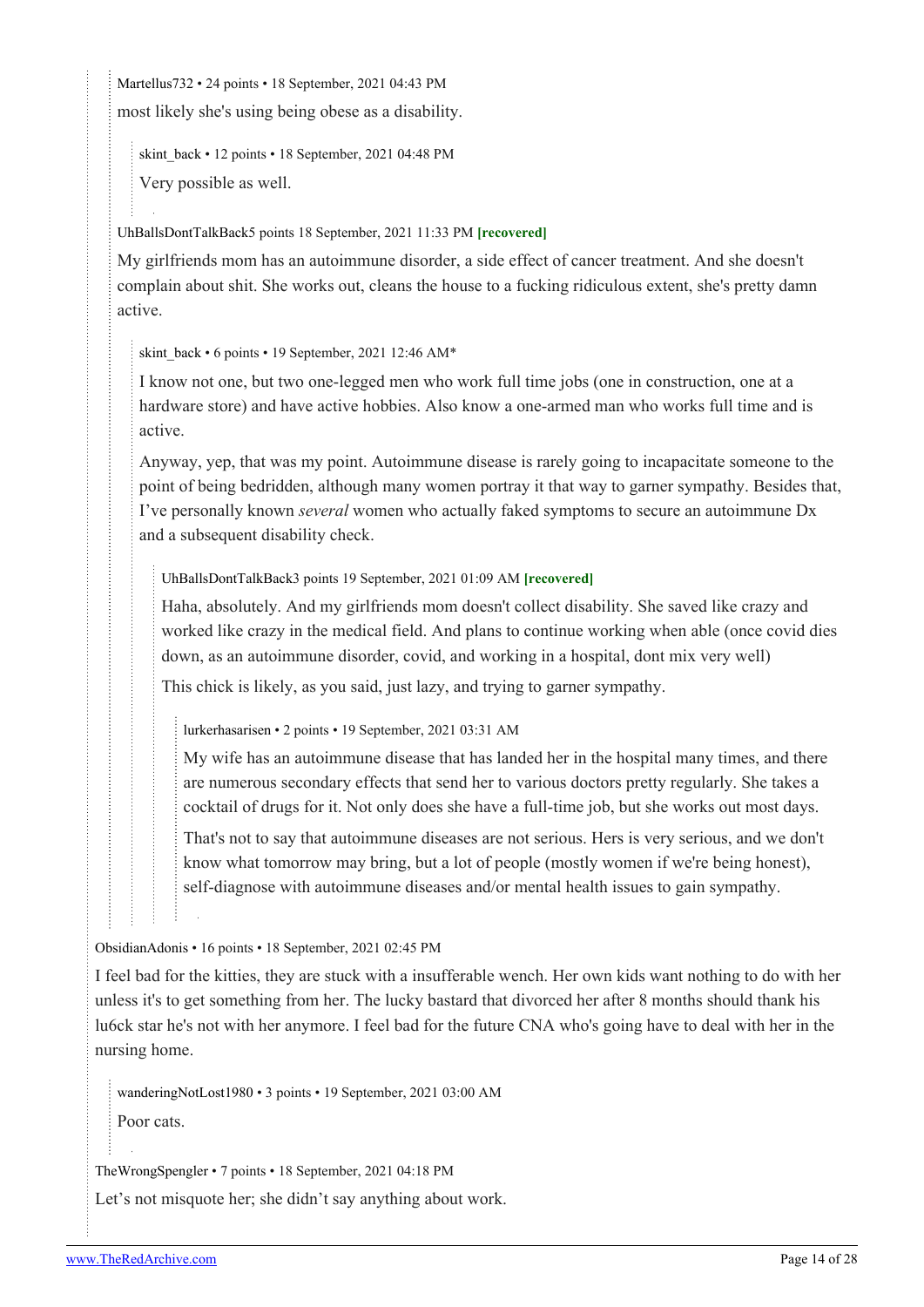[throwsFatalException](https://old.reddit.com/user/throwsFatalException) • 3 points • 18 September, 2021 08:35 PM

Fair enough!

[SquirtBurt](https://old.reddit.com/user/SquirtBurt) • 45 points • 18 September, 2021 03:44 PM

Whenever someone claims they attempted suicide, I always think of this old Seinfeld joke.

"The thing I don't understand about the suicide person is the people who try to commit suicide, for some reason they don't die, and that's it. They stop trying. Why don't they just keep trying? What's changed? Is their life any better now? No. In fact. it's worse, because now they've found out here's one more thing you stink at. And that's why these people don't succeed in life to begin with. They give up too easy. I say, pills don't work? Try a rope. Car won't start in the garage? Get a tune-up. There's nothing more rewarding than reaching a goal you've set for yourself."

#### [NoTearsNoTingles](https://old.reddit.com/user/NoTearsNoTingles) • 25 points • 18 September, 2021 06:05 PM

Women like this aren't suicidal. Killing yourself is incredibly easy. These dumb cunts are too lazy and narcissistic to put actual work into their relationships, so they become "suicidal" and pop a few Tylenol to get the attention they crave.

[lurkerhasarisen](https://old.reddit.com/user/lurkerhasarisen) • 6 points • 19 September, 2021 03:42 AM

Tylenol is *really* dangerous in large quantities. There have been cases where people took a bunch of it as a means of getting attention ("She attempted suicide"), only to discover too late that a Tylenol overdose will kill you deader than disco. Once enough of it enters your bloodstream there's no way to save you, either. All the doctors can do is wait for you to die.

I read about a case like that just a few days ago: as I recall, some teenage girl wanted to make a point by "committing suicide" in a way that wouldn't actually kill her. She chose Tylenol. Bad move. By the time they got her to the hospital it was too late. She was still coherent, so she understood the doctors when they told her and her parents that there was nothing they could do to save her.

[Typo-MAGAshiv](https://old.reddit.com/user/Typo-MAGAshiv) • 4 points • 19 September, 2021 08:01 PM Shuts down the liver. Very painful way to die.

molded bread • 38 points • 18 September, 2021 01:59 PM\*

As Celine Dion sang in her song "All By Myself".

*"When I was young I never needed anyone And making love was just for fun Those days are gone*

*Living alone I think of all the friends I've known But when I dial the telephone Nobody's home*

*All by myself Don't wanna be All by myself Anymore*

*Hard to be sure Sometimes I feel so insecure And loves so distant and obscure Remains the cure*

*All by myself Don't wanna be All by myself Anymore"*

Whenever i come to this sub this song always comes to mind. It hits very close to home for these women. Thank you Celine Dion.

[HLFML](https://old.reddit.com/user/HLFML) • 27 points • 18 September, 2021 02:08 PM

Really? My WAATGM soundtrack is "who let the dogs out".

[mustangfrank](https://old.reddit.com/user/mustangfrank) • 20 points • 18 September, 2021 03:29 PM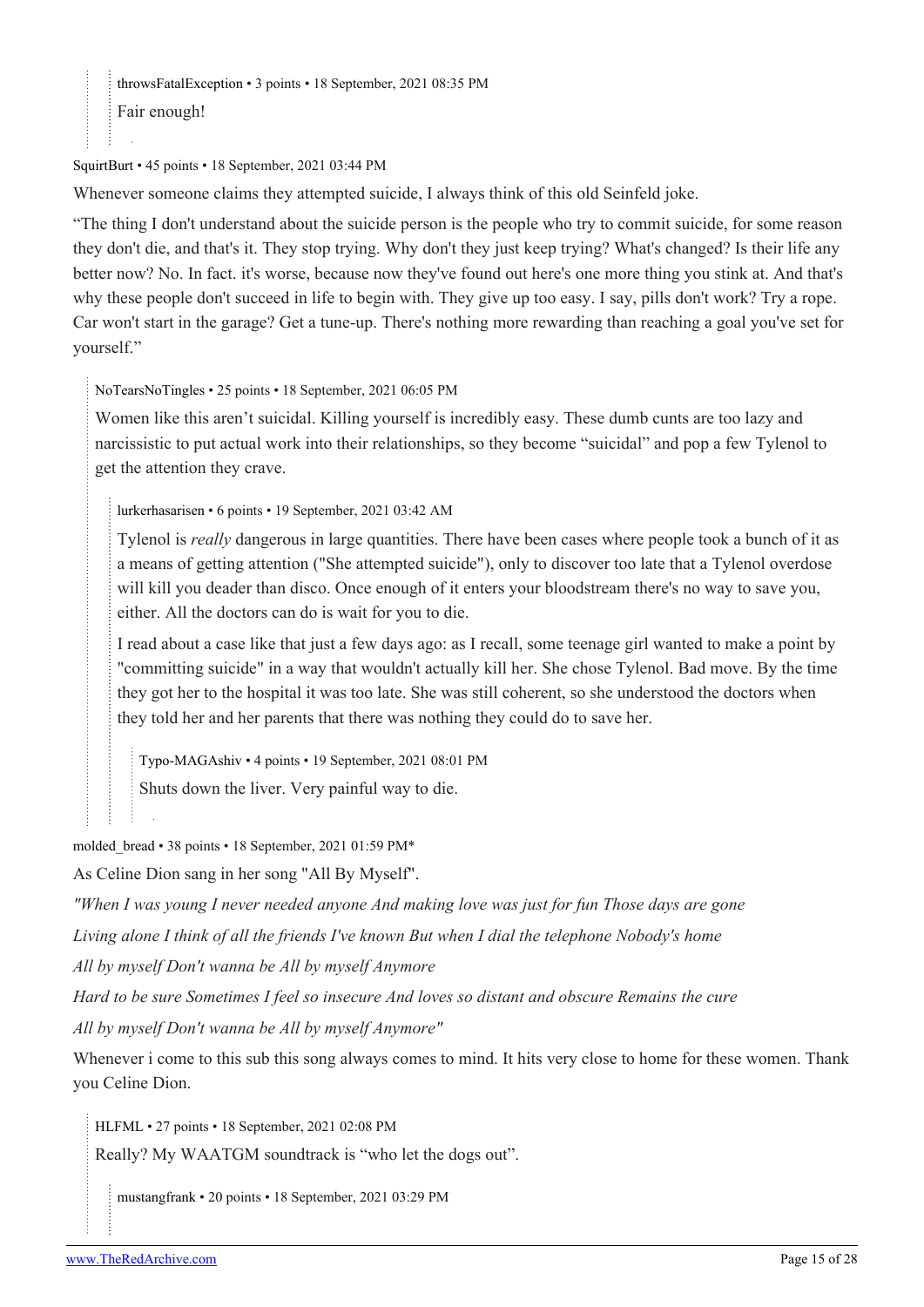who let the dogs out applies to FDS.

[wanderingNotLost1980](https://old.reddit.com/user/wanderingNotLost1980) • 3 points • 19 September, 2021 03:04 AM\*

Gold Digger is applicable...

If you ain't no punk

Holla we want prenup! We want prenup!

It's something that you need to have

'Cause when she leave yo' ass she gonna leave with half...

[Thewalrus515](https://old.reddit.com/user/Thewalrus515) comment score below threshold • -17 points • 18 September, 2021 02:44 PM

A bit unnecessarily cruel. The women featured in these posts are people. They act the way they do because society has failed them. They should be pitied and not mocked. They are cautionary examples of what happens when you swallow the disney/rom com lie and believe that you're special and deserving of love. They are products of their environment, if they were raised differently and experienced the real world before they hit their 30's things would be different.

[mr\\_kuk](https://old.reddit.com/user/mr_kuk) • 23 points • 18 September, 2021 03:02 PM

I rebuke.

A moderate level of cruel. The women featured in these posts are people and no one here ever claimed otherwise. They act the way they do because they want to. They are be pitied and are mocked by people. They are cautionary examples of what happens when you do exactly what you feel like exactly when you feel like it. They are products of their own decisions once they turn 18, if they behaved differently and experienced the real world before they hit their 30's things would be different.

What you really are saying is that it's bad to point out her failure as a woman because it protects some helpless chap from falling in her trap of misery. Miss me with that shit.

Do you ask for sympathy for her exhusband who had his home wrecked? What about her kids who never had a chance at a real family? You didn't even mention them, they still have a chance to make good decisions, but no, her feelz over all reelz.

[mustangfrank](https://old.reddit.com/user/mustangfrank) • 14 points • 18 September, 2021 03:34 PM

She made her choices. She has to live with the results, just like us all.

If I dated prostitutes, drug addicts and criminals, them complained that all the relationships failed, you would say stop dating prostitutes, drug addicts and criminals. And you would be right, but women think differently. Think of this, women place height above anything else in judging a man. What does height have to do with anything? Yet you see this here all the time, posted by women.

[AncientMGTOWWISDOM](https://old.reddit.com/user/AncientMGTOWWISDOM) • 10 points • 18 September, 2021 03:23 PM

hes right in the sense that they are victims, but that doesnt change the reality that them and their bastard children are fucked. i didnt make the rules, thats just how it is.

[upsidedownbackwards](https://old.reddit.com/user/upsidedownbackwards) • 12 points • 18 September, 2021 03:52 PM

I feel like the cards are stacked against them because women crab-in-a-bucket pretty hard and they're indoctrinating younger women with "BEING FAT AND SLUTTY IS OKAY! LIFE WILL TURN OUT GREAT!" as they pet their cats and drink their wine.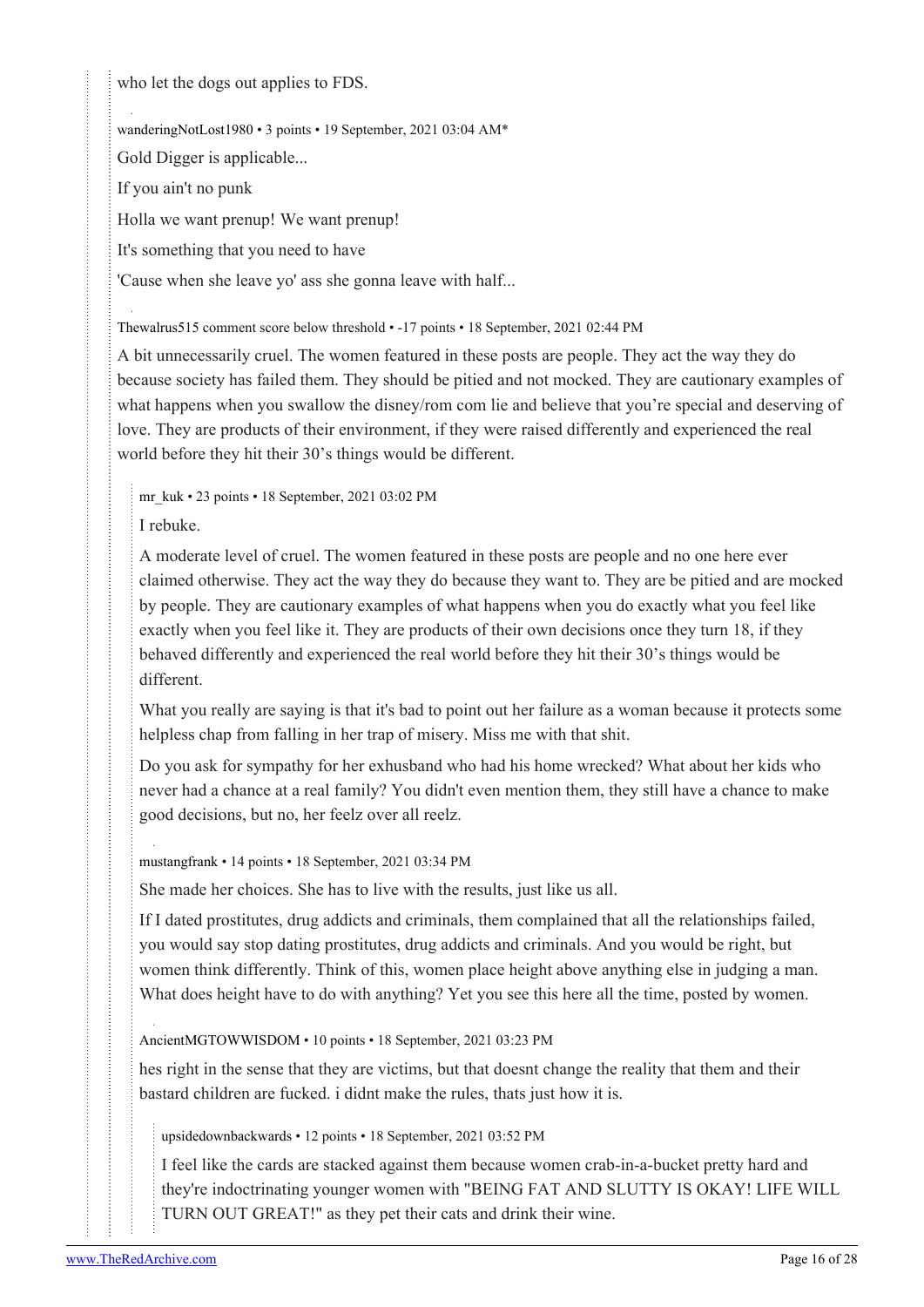But they're not victims, they're just losers. They changed an old legitimate competition of dating/relationship and turned it into a game of Calvinball. They're upset that nobody wants to play, and the ones who do get out after saying they scored infinity +1 points.

Unfortunately we're all losers now that the rules have been burned. Guys have less of a chance at a LTR because they can't compete with "Mr Perfect" who is the best qualities of her last 5 exs combined. Children are losing because they end up in these single bimbo mom situations where their father is badmouthed even though he's paying his child support fine and always ready for his weekends.

It's fucking society. Nobody wins. But there's no putting the toothpaste back in the tube because dem crabs are always feeling pinchy.

[HLFML](https://old.reddit.com/user/HLFML) • 4 points • 18 September, 2021 04:29 PM I just like the song.

[UhBallsDontTalkBack](https://old.reddit.com/user/UhBallsDontTalkBack) • 4 points • 18 September, 2021 11:43 PM

I think what you what you're trying to say is feminism failed her and most women.

Being strong and independent and acting like men, is actually a lot less fun and rewarding as they've been told.

Being told to waste your 20's and wait until your fertility window is at its end, is kind of a bad idea.

And the fact woman will give horrible advice to either: save face, or reaffirm their poor decisions by making others make the same poor decisions, may not be in their best interests.

[HLFML](https://old.reddit.com/user/HLFML) • 3 points • 18 September, 2021 02:53 PM

At what age did you have your sense of humour bypass? Jeez...

[2BadSorryNotSorry](https://old.reddit.com/user/2BadSorryNotSorry) • 18 points • 18 September, 2021 02:47 PM

Celine Dion?

She does a pretty good cover of the song, but it's not hers and it's not the best or original.

Damn kids...

[me\\_at\\_myhouse](https://old.reddit.com/user/me_at_myhouse) • 17 points • 18 September, 2021 04:40 PM

All By Myself

Sadly, this song was written by a man in 1975, Eric Carmen. Celine just did a cover.

[I-am-the-lul](https://old.reddit.com/user/I-am-the-lul) • 7 points • 18 September, 2021 10:59 PM

"All By Myself"

[The original version by Eric Carmen](https://www.youtube.com/watch?v=sJZ2BOjANxg) is the one I grew up with.

[YesYesYesVeryGood](https://old.reddit.com/user/YesYesYesVeryGood) • 36 points • 18 September, 2021 02:39 PM

To have unconditional love, she must set an unconditional life. She has:

Children

a disability

Active relationship with ex (probably involved with ex for child support)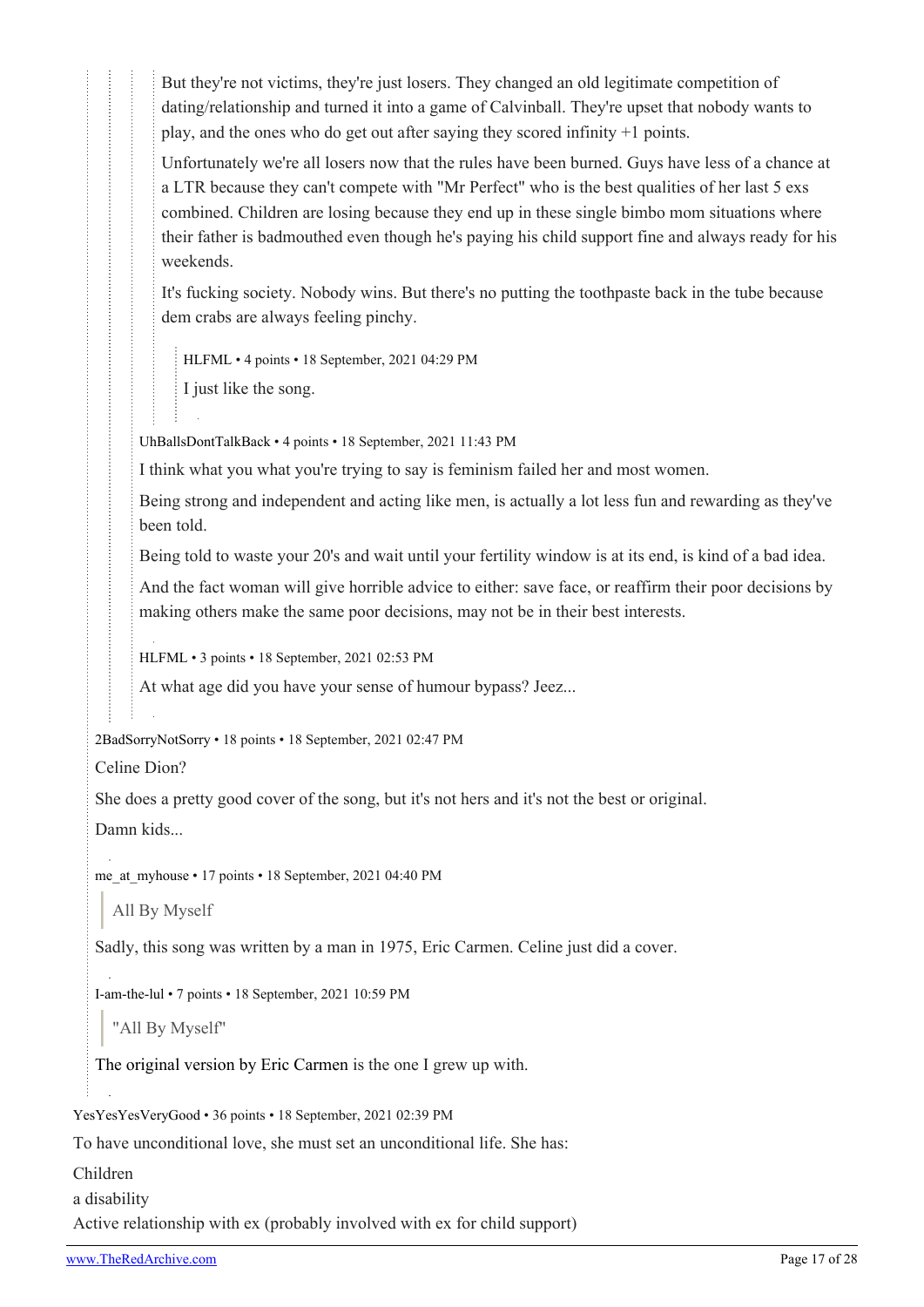#### suicidal

There will always be conditions. She should settle for someone with similar circumstances so they both can be on the same level.

[upsidedownbackwards](https://old.reddit.com/user/upsidedownbackwards) • 30 points • 18 September, 2021 04:01 PM

I'm getting the vague feeling her "disability" is obesity related. She has a strong "Nothing is my fault!" attitude. It's her genetics!

She just skimmed over it trying for the pity card. She's only telling the part she wants us to hear.

Harry Teak • 11 points • 18 September, 2021 10:21 PM

Her "disability" is most likely fibromyalgia which is something slack doctors will diagnose just to be able to avoid pointing out that the patient's obesity is the problem.

[anykah\\_badu](https://old.reddit.com/user/anykah_badu) • 29 points • 18 September, 2021 03:46 PM

Depressed vulnerable narcissist. 100%

I've met women like this in real life. One was at the clinic where I recovered for 4 weeks from surgery with a dozen of other women, all going through the same thing.

Great clinic, busy schedule, we were all grateful for the staff and amenities (all paid for by our healthcare providers!), supporting each other and forming lasting friendships. Then she showed up. We called her "the cloud" because she would hang over every conversation like a dark cloud

We tried to integrate her into the group at first but it was impossible. She complained about everything, insulted the staff, and sucked all the happiness from the room with her attention seeking graphic stories about suicide and injury

She was the reason I had to take ear plugs to relaxation treatments in case she gets one at the same time, whining and moaning FOR NO REASON other than her severe personality disorder

Everyone turns away from people like that because they are negative all the time, appreciate nothing, always act like they're the victim etc

Every single statement this poster made is a telltale sign of this particular condition. They sound exactly like that (that is the toned down version they'd give internet strangers of course, you wouldn't wanna encounter them in any other context in real life)

Because of their negative effect on others, my sympathy for these people is pretty much zero. They cannot be helped anyway, and should be cut off by family members and kept away from healthcare facilities. Give them individual care if you must. Like no one should have to interact with them who doesn't get paid for it bwahaha

[Aronacus](https://old.reddit.com/user/Aronacus) • 26 points • 18 September, 2021 02:33 PM

I wonder why her marriage ended? Who filed? Statistics say 80% it was her.

[ObsidianAdonis](https://old.reddit.com/user/ObsidianAdonis) • 18 points • 18 September, 2021 02:56 PM

I believed your right with your assessment. Most women have the victim mentality. Hell in her own statement she's a victim. The good news is she's to lazy to make any efforts in a her life, so she suffering alone.

[Aronacus](https://old.reddit.com/user/Aronacus) • 16 points • 18 September, 2021 03:30 PM It's the trade-up mentality.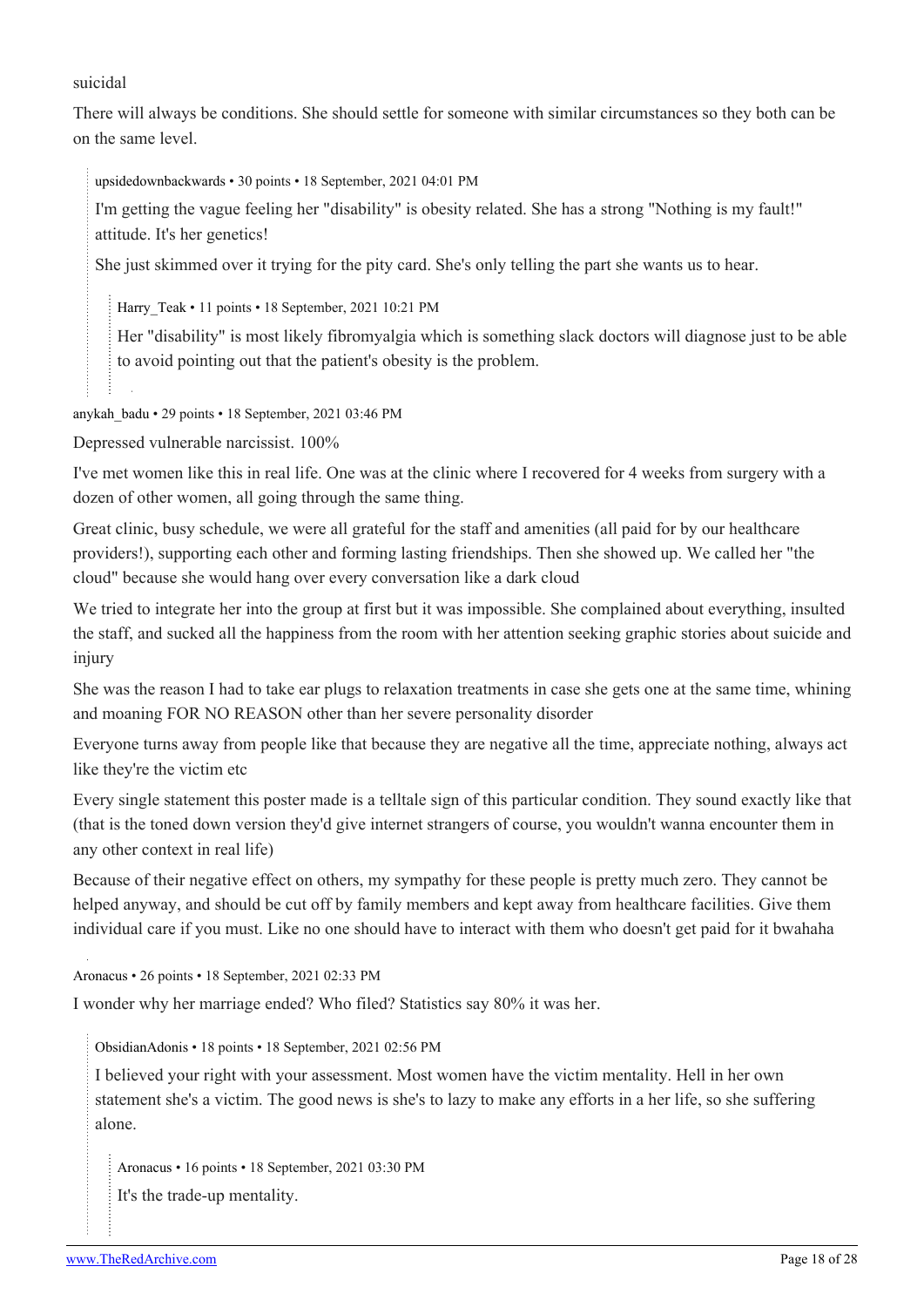She met a guy, got pregnant, got married. Then figured, ah I deserve better!

Then, as she got older, and her health worsened it just fell apart.

Even get kids don't want to be around her. She sounds like a real dream.

[SmallHandsMallMindS](https://old.reddit.com/user/SmallHandsMallMindS) • 12 points • 18 September, 2021 04:04 PM

Statistics are tools of the patriarchy.

[disposablepurplepill](https://old.reddit.com/user/disposablepurplepill) • 2 points • 20 September, 2021 04:08 PM

Simple calculus. If he had left her/filed she would have said "he divorced her" in order to garner sympathy. Since it was just "we got divorced" she filed - keeping it neutral looking to dodge responsibility.

[TryLambda](https://old.reddit.com/user/TryLambda) • 22 points • 18 September, 2021 02:15 PM

This should be posted on every instagram and only fans page for women, as reminder that every single one of them has a use by date.

[UhBallsDontTalkBack](https://old.reddit.com/user/UhBallsDontTalkBack) • 8 points • 19 September, 2021 12:25 AM Yeah, it's called their 30's

[krissfedora](https://old.reddit.com/user/krissfedora) • 22 points • 18 September, 2021 03:20 PM

Life is analog. There has to be a continuity in the curve. You can't be a whore in your 20s and magically transform into a family woman.

And no, it is not the wall slamming physically. The psychological wall slamming where she couldn't seem to get excited about anything and for anyone.

When we said sexual discipline is vital, we got called as Incels. Look where they are now. It could have been a decent life: man and woman, a kid or two. They ruined it.

I know the traditional sense of meaning to my life through a family is done with. It's fine. Been dealing with loneliness all my 20s and early 30s. I can handle it for the rest of my life.

[mustangfrank](https://old.reddit.com/user/mustangfrank) • 19 points • 18 September, 2021 03:39 PM

You can't be a whore in your 20s and magically transform into a family woman.

There is a lot of history missing on her. I will bet a dollar to a dime, she passed over good men for shitbags. Why? Tingles. What more do you need?

[AtomicMGTOW](https://old.reddit.com/user/AtomicMGTOW) • 20 points • 18 September, 2021 02:34 PM

How much you wanna bet her reason for disability is anxiety and fibromyalgia. I'll bet my left nut.

She's spent her whole life in masculine energy just trying to check boxes and hit goals like get married, have babies. However she wanted get married not BE married.

[krissfedora](https://old.reddit.com/user/krissfedora) • 16 points • 18 September, 2021 03:21 PM

Always the short term highs, isn't it. Never want to work for anything with patience, to create the relationship by building it from scratch.

[littlestminks](https://old.reddit.com/user/littlestminks) • 17 points • 18 September, 2021 04:25 PM

Unconditional love? Just get a dog or something lol.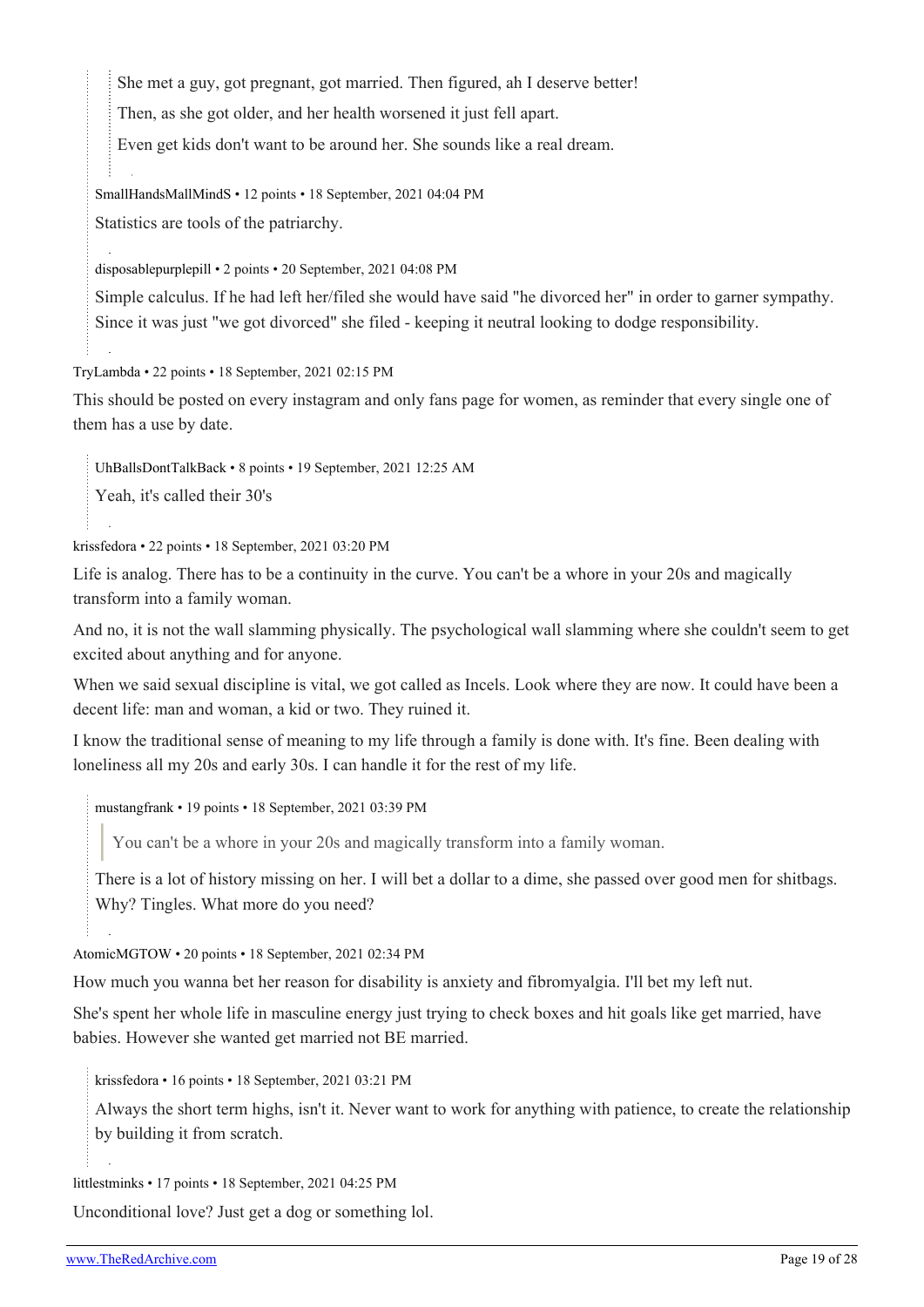Life is what you make it… this woman sounds like she has an awful mindset, probably due to depression or something like that. Tbh I don't really believe in depression or anxiety that much. I experience both of these things from postpartum but I do something about them so that they become feelings, not long term states of being. People who do nothing about it become truly depressed and at that point it's their fault. Going for a walk is free. Fresh air is free. Ranting on the internet to strangers is even free.

Her daily life doesn't sound much different from mine and I'm in my 20s. I stay at home, entertain the baby and dog, watch some tv, chores, games/Reddit then good night. Every day. Also I broke my hip from running almost 10 years ago so shit I'm in pain a lot too. Still I run and if it hurts that day, walk. I still lift for gods sake. This lady is doing absolutely nothing then complaining she has absolutely nothing. Life is what you make it lady

[wanderingNotLost1980](https://old.reddit.com/user/wanderingNotLost1980) • 8 points • 19 September, 2021 03:33 AM

Unconditional love? Just get a dog or something..

No need to go further than that. The dog loves you no matter what (almost). If you can't get a dog to love you (requiring almost nothing more than feeding it and not hurting it) then you really are a true shit person.

[UhBallsDontTalkBack](https://old.reddit.com/user/UhBallsDontTalkBack) • 5 points • 19 September, 2021 12:50 AM

You broke your hip from running? I didn't even know that was possible. Was it during a run and you just collapse? Did you land funny mid-stride? Did you fall, causing the break? I'm, for some reason, quite interested in this.

[littlestminks](https://old.reddit.com/user/littlestminks) • 5 points • 19 September, 2021 01:18 AM

It was a stress fracture. I was about 110 lbs, started lifting and put on 20 lbs of muscle, and kept running like I was still tiny. My left hip kept hurting but I kept suppressing it with tons of ibuprofen cause I didn't know any better. 6 months of this and I went to the doctor. MRI showed crack in my left hip. Doctor said stress fractures are actually pretty common with runners

[UhBallsDontTalkBack](https://old.reddit.com/user/UhBallsDontTalkBack) • 3 points • 19 September, 2021 02:22 AM

Damn, i didnt think I'd be that "easy." As someone who lost a fuck ton of weight from a medical issue, and currently weigh like 120, I'll have to be careful myself. Well, hope you're alright in the long run (no pun intended...seriously i hate god damn puns)

[littlestminks](https://old.reddit.com/user/littlestminks) • 4 points • 19 September, 2021 02:40 AM

Oh super easy. Didn't even realize it was that serious til an orthopedist gave me crutches hah. Thanks, friend! Sounds like your bones would be used to extra weight and stronger, but we're not indestructible though we may be young, so be careful regardless.

[MGTOWManofMystery](https://old.reddit.com/user/MGTOWManofMystery) • 16 points • 18 September, 2021 02:27 PM

She could find meaningful work like men do.

[ObsidianAdonis](https://old.reddit.com/user/ObsidianAdonis) • 15 points • 18 September, 2021 02:52 PM

There are plenty of jobs for folks with physical disabilities. She can work in a call center, switchboard operator for hospitals(they offer remote options so she can work at home) Be a tester(can be remote). I don't feel any sympathy for slouch.

[Martellus732](https://old.reddit.com/user/Martellus732) • 13 points • 18 September, 2021 04:44 PM

**Taking positive steps in your life is a tool of the Patriarchy!**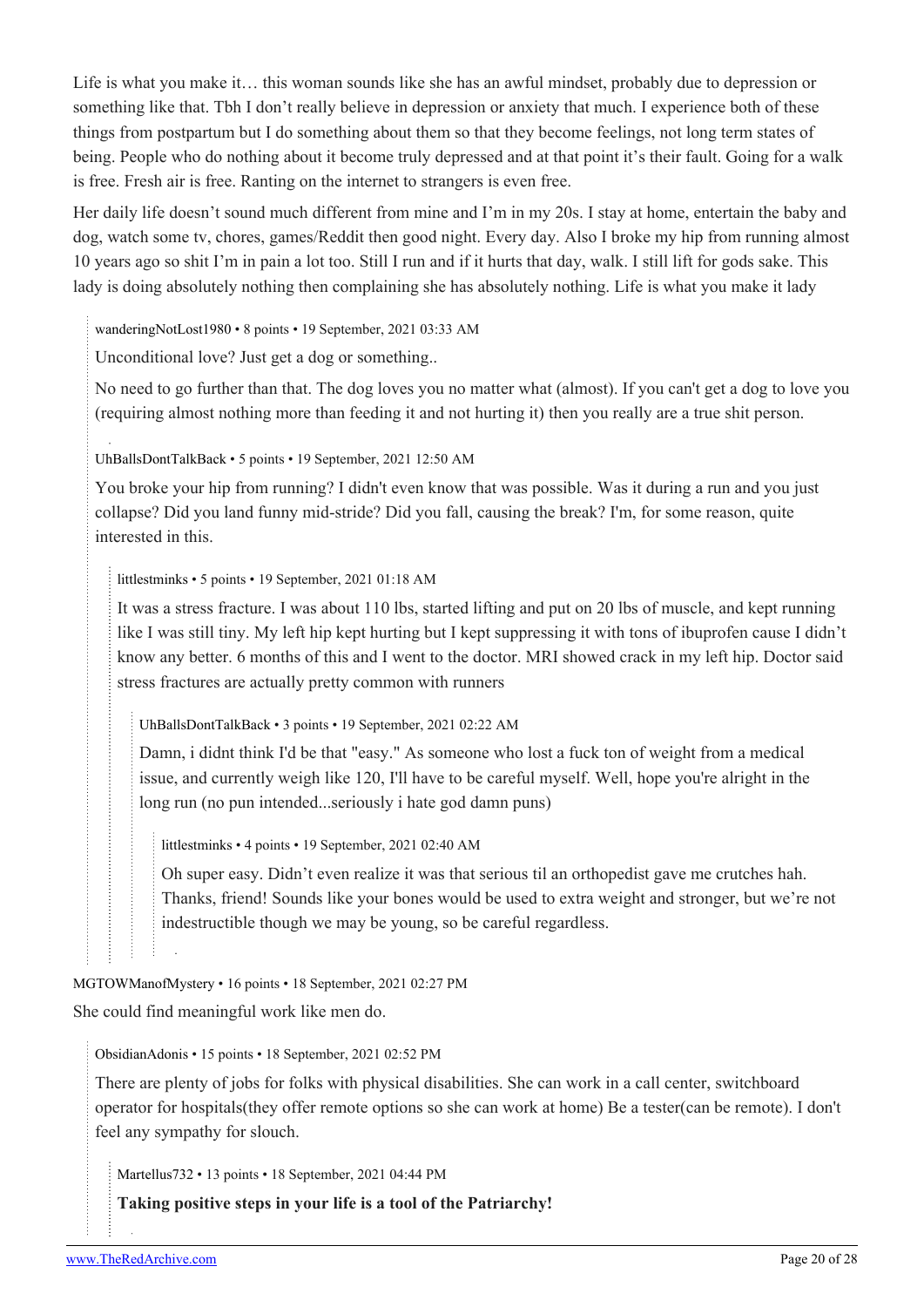[MGTOWManofMystery](https://old.reddit.com/user/MGTOWManofMystery) • 8 points • 18 September, 2021 03:01 PM

Exactly. Men eventually find comfort and self-actualization in their work -- she could too.

#### [molineskytown](https://old.reddit.com/user/molineskytown) • 16 points • 18 September, 2021 10:06 PM

Look, this is in no way amusing, and I'm certainly not trying to gloat. But if you're a lady lurker to this sub please understand. Life for women starts out easy and gets hard through the years. For men, it starts out hard and gets easy.

I sincerely want women to be happy. Sincerely. But to do that, y'all got to make smart choices.

[rhetorik\\_](https://old.reddit.com/user/rhetorik_) • 15 points • 18 September, 2021 02:11 PM

Those cats will eventually be consuming the face of her cold withered corpse.

[GrannyLesbian](https://old.reddit.com/user/GrannyLesbian) • 15 points • 18 September, 2021 04:00 PM

I don't understand why she is so sad? She is a strong single independent woman who has children who love her. She needs to surround herself with other single mothers and form a community like Golden Girls so they can all depend on each other.

[Dead\\_Art](https://old.reddit.com/user/Dead_Art) • 14 points • 18 September, 2021 03:29 PM

My mother doesn't contact me unless she wants something, Dad on the other hand I see four or five days a week just to shoot the shit about the news and family. If I were to try to do the same with her she'd tell me she's busy or tell me my opinion is wrong and not to question how or why

[biccat](https://old.reddit.com/user/biccat) • 12 points • 18 September, 2021 02:55 PM

I've waited my entire life for unconditional love and to feel wanted

She thinks that life is just something that happens to her. If it doesn't just happen, then the universe is at fault. It can't be her fault.

Life doesn't give you everything you want. It takes effort, struggle, and sacrifice to get what you want.

Men know this. Life doesn't just happen. Consequences are the results of our actions - both for good and bad. If we want to achieve a goal then we do something about it.

It's been said many times: Women are human beings. Men are human doings.

[AmbitiousHornet](https://old.reddit.com/user/AmbitiousHornet) • 11 points • 18 September, 2021 04:26 PM

I could never love a woman unconditionally.

Bob and Virginia • 6 points • 18 September, 2021 11:11 PM

LOL. Based.

[yellomachine](https://old.reddit.com/user/yellomachine) • 4 points • 19 September, 2021 07:29 AM

Absolutely. No woman would love her husband unconditionally. So why would a man be expected to love unconditionally. There must be a breaking point.

[OwenWentFullMGTOW](https://old.reddit.com/user/OwenWentFullMGTOW) • 12 points • 18 September, 2021 04:33 PM

I guess nobody told her that being Chad's fuck toy wouldn't bring personal fulfillment.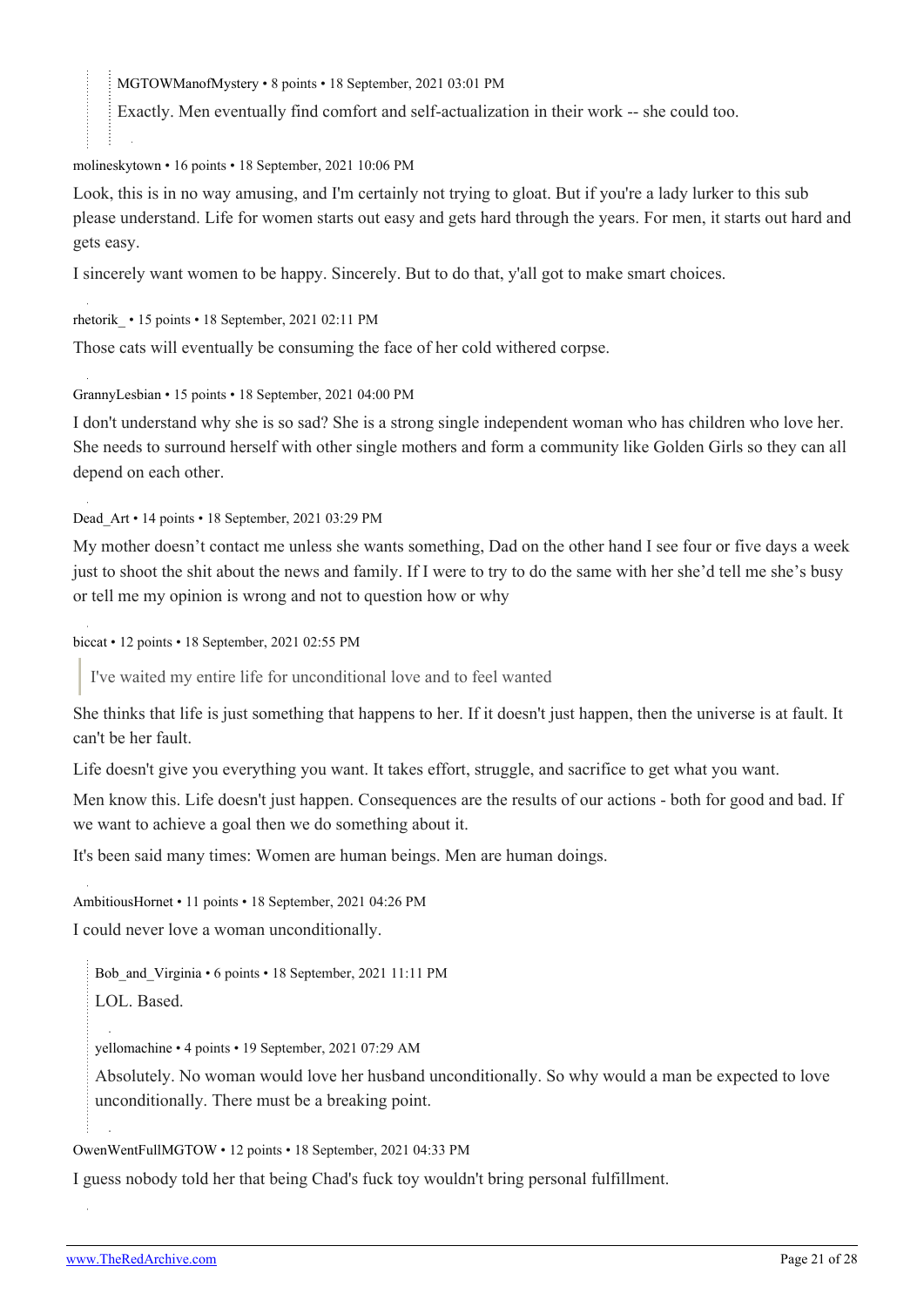[alldaycray](https://old.reddit.com/user/alldaycray) • 11 points • 18 September, 2021 04:45 PM

Haha and for men it's always be yourself. Everyone has their soul mate just be patient.

Mmhmm this is what happens when both men and women are told to be patient to find a partner.

Everybody is waiting to be found and no one is doing the looking.

[yellomachine](https://old.reddit.com/user/yellomachine) • 4 points • 19 September, 2021 07:32 AM

Pitiful isn't it. I mean, I asked God to find my wife for me and He didn't let me down. That doesn't mean I just sat around. I asked Christian women out, and eventually started an online friendship with a German woman. 4 years later we were married and it's a joy to wake up with her every morning.

[goldendragonclaw](https://old.reddit.com/user/goldendragonclaw) • 12 points • 18 September, 2021 03:03 PM

Being single is the least of her problems. I would not want to be invited to this pity party.

[newyorkloser45](https://old.reddit.com/user/newyorkloser45) • 10 points • 18 September, 2021 11:25 PM

Give her a day as an ugly male and she'd kill herself faster than it takes for her to get to chad's place after he texts "dtf?"

[InevitableOwl1](https://old.reddit.com/user/InevitableOwl1) • 10 points • 18 September, 2021 02:26 PM

This is sad but I wonder if there she was ever willing to hear more than just "bullshit platitudes". Because the truth is hard

[mustangfrank](https://old.reddit.com/user/mustangfrank) • 13 points • 18 September, 2021 03:37 PM

She will become a writer for FDS.

[InevitableOwl1](https://old.reddit.com/user/InevitableOwl1) • 8 points • 18 September, 2021 04:56 PM

Those harpies would drive this one to the brink again. I think it takes a particular kind of person to embrace that sub - this one is not one of those people

[yellomachine](https://old.reddit.com/user/yellomachine) • 3 points • 19 September, 2021 07:27 AM

It takes the most soulless of gold-digging, libellous thieves to be part of that mess of a sub.

[InevitableOwl1](https://old.reddit.com/user/InevitableOwl1) • 3 points • 19 September, 2021 08:52 AM

They need to harness their own version of the "red pill rage" and it is uniquely mixed with a crazy amount of delusion

They are all broken women on there. But this woman in this post is broken in a different way

[SmallHandsMallMindS](https://old.reddit.com/user/SmallHandsMallMindS) • 10 points • 18 September, 2021 03:59 PM the 'things will get better' crowd are epic trolls

[HungryBrain1](https://old.reddit.com/user/HungryBrain1) • 10 points • 18 September, 2021 04:10 PM Sounds like a classic untreated depressive. Nobody wants to be around someone who's miserable.

[Aqui1am\\_](https://old.reddit.com/user/Aqui1am_) • 11 points • 18 September, 2021 06:49 PM

"I've waited my entire life for unconditional love"

Men are [never loved unconditionally](https://i.pinimg.com/originals/9e/72/4f/9e724f8a9d97db215892cc6cdf71d7dc.jpg).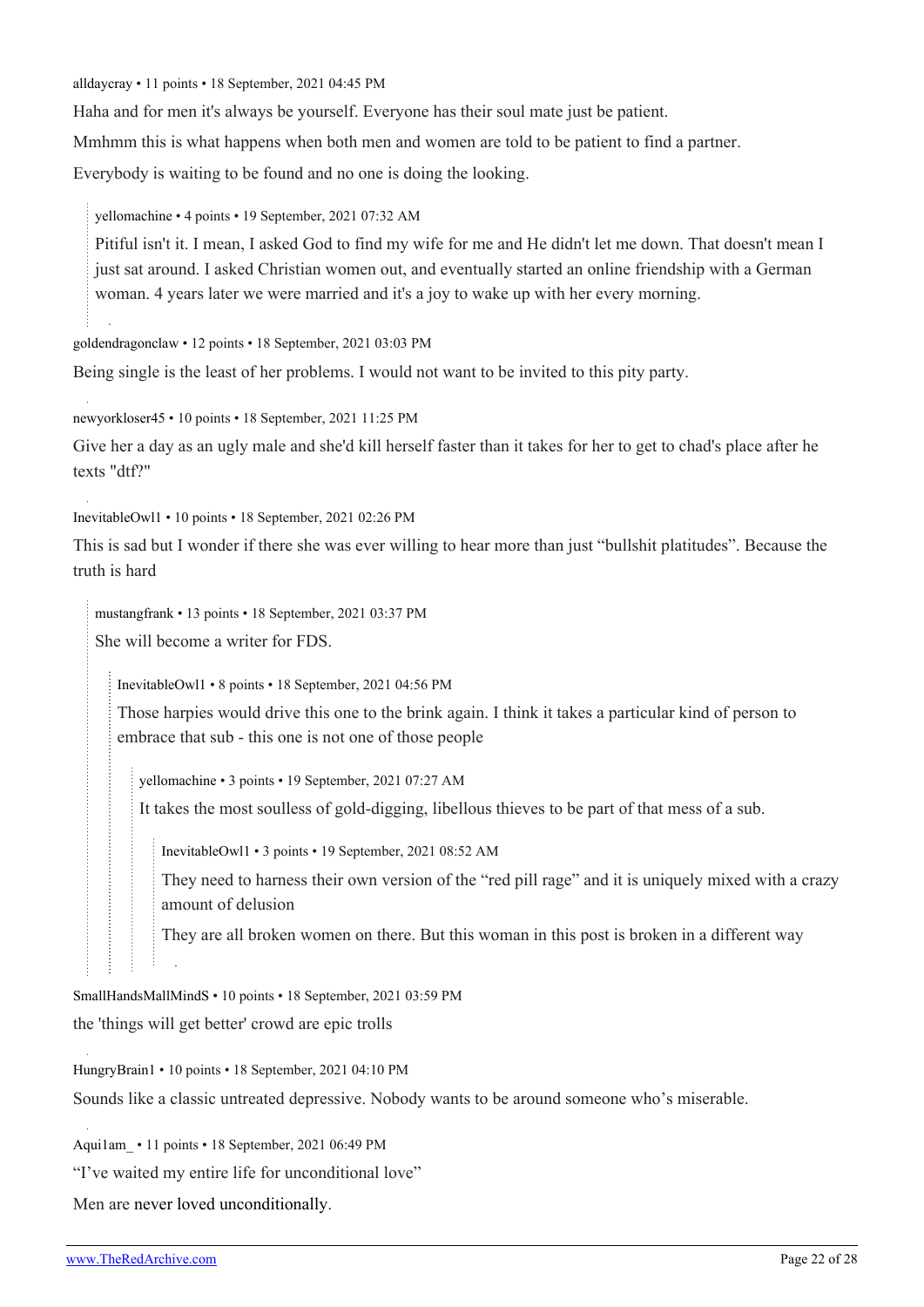She's "disabled" but doesn't sound like she's doing anything to help better her own situation.

[GentleHawk1](https://old.reddit.com/user/GentleHawk1) • 9 points • 18 September, 2021 07:02 PM Enjoy the other 45 years ahead. Just keep your thinking high and keep a positive mindset. It is never late to restart. Start by organizing your room.

[reignoferror00](https://old.reddit.com/user/reignoferror00) • 8 points • 18 September, 2021 08:09 PM

One telling omission - 1 husband, married 8 months, 3 kids. Do the math. Either likely 2 kids out of wedlock with the husband (doubtful) or 2 or 3 men she is making no real comments about that likely reflect badly on her. Guessing she married the one guy when she got knocked up for reason\$.

A telling word "I've **waited** my entire life for unconditional love and to feel wanted." Waited; nothing active, nothing she has worked towards, just waited. Just like she waited for so long for things to get better; looks like her fairy godmother forgot to show up and tap her with a wand.

[tradsouthernmale](https://old.reddit.com/user/tradsouthernmale) • 11 points • 18 September, 2021 10:14 PM

News Flash: your life ain't getting any better. It's only getting worse.

[upsidedownbackwards](https://old.reddit.com/user/upsidedownbackwards) • 4 points • 20 September, 2021 01:38 AM

She could improve it. Get out more, lose some weight, find some real hobbies. But it sounds like she doesn't want to fight it.

[CatRelocator](https://old.reddit.com/user/CatRelocator) • 10 points • 18 September, 2021 03:26 PM

Honestly very sad

[Wildhouse83](https://old.reddit.com/user/Wildhouse83) • 9 points • 18 September, 2021 04:33 PM

And here comes the bad news: She still has almost another 40 years to go.

[TheSkullsOfEveryCog](https://old.reddit.com/user/TheSkullsOfEveryCog) • 6 points • 19 September, 2021 08:31 AM

Thanks, my tax dollars are just ecstatic about that.

[Wildhouse83](https://old.reddit.com/user/Wildhouse83) • 4 points • 19 September, 2021 01:45 PM

But she is a strong and independent woman who will finance the whole governemnt by her own....Oh wait, she is just another freeloader ;)

Sufficient Winter  $45 \cdot 9$  points • 18 September, 2021 10:19 PM

How the hell do you raise children so they only call when they need something?

[Gary-the-Duck](https://old.reddit.com/user/Gary-the-Duck) • 1 point • 29 September, 2021 05:27 PM

And that's only if they REALLY need something, like bail or a kidney.

[DarkDoomDoom3](https://old.reddit.com/user/DarkDoomDoom) points 18 September, 2021 03:13 PM\* **[recovered]**

I feel pity for her, I think it's doesn't fit the sub she's not complaining about where are all the good men

[southerncraftgurl](https://old.reddit.com/user/southerncraftgurl) • 9 points • 18 September, 2021 06:08 PM

My God was this a dating profile??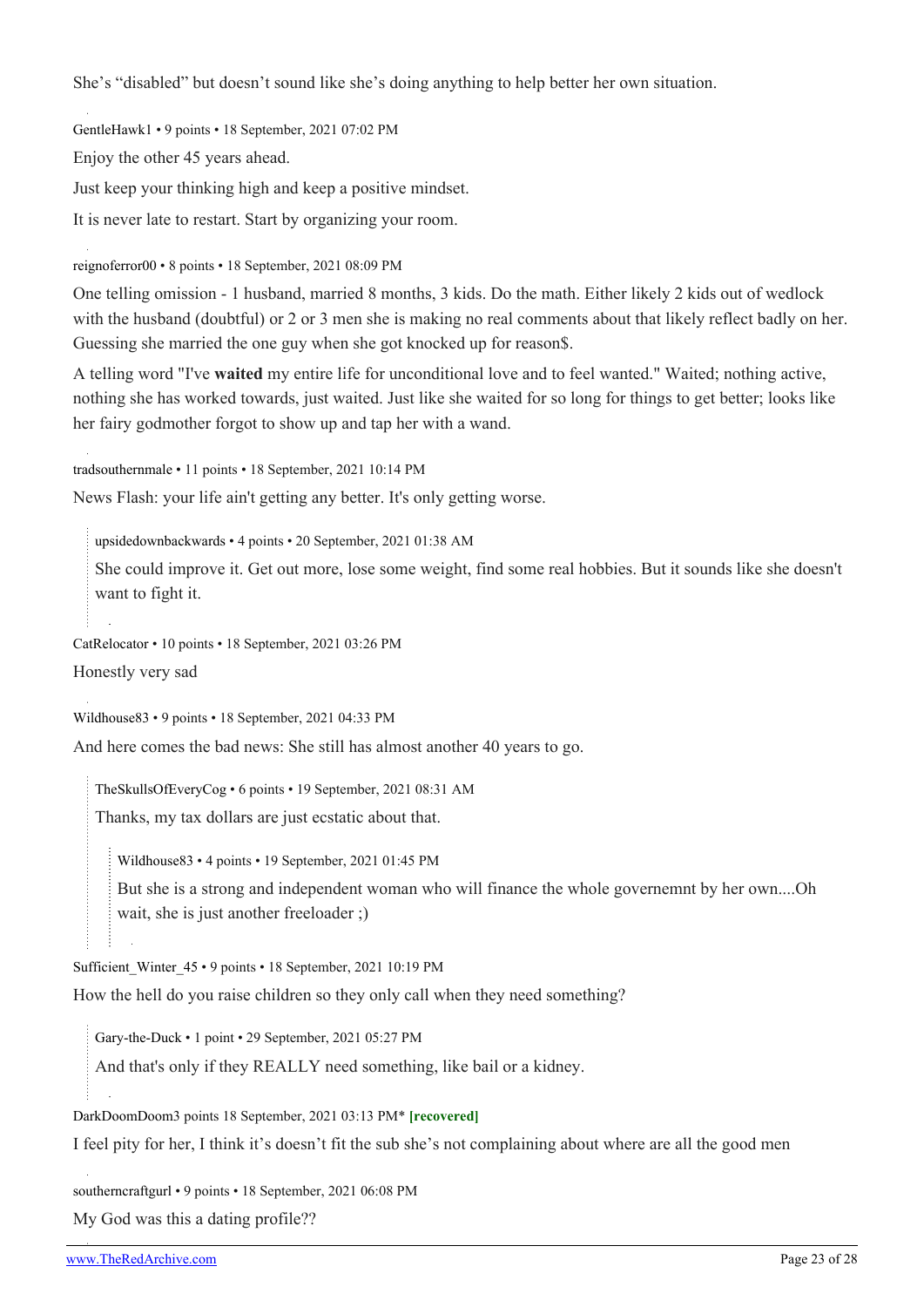[slipkid223](https://old.reddit.com/user/slipkid223) • 6 points • 18 September, 2021 05:19 PM

She is giving you fair warning; she has been chasing Chads and is mentally unstable. At 45 she is only going to get worse.

Heed the warning the gents.

[Joaquino7997](https://old.reddit.com/user/Joaquino7997) • 7 points • 18 September, 2021 07:46 PM\*

I hear this story often, and in *my* personal life it's always a woman and she has serious mental issues. This physically-disabled divorced mother attempted suicide and can't seem to figure out why her own children don't want to be around her, much less other people...?!?!?!?!

If all these people are walking away *from* her, then she is clearly the problem.

I wonder if one of those "bullshit platitudes" was to seek professional help.

[deleted] • 6 points • 18 September, 2021 08:21 PM

wants unconditional love but will never receive it

I guess she knows what it's like to be a man now lol

[kidruhil](https://old.reddit.com/user/kidruhil) • 7 points • 18 September, 2021 08:25 PM

Choices have consequences. Zero Fucks Given over here for that sluts pity party

Bob and Virginia • 8 points • 18 September, 2021 10:34 PM\*

"Unconditional love"?!  $\Box$  Oh honey, somebody should have told you! There's no such thing!

[UhBallsDontTalkBack](https://old.reddit.com/user/UhBallsDontTalkBack) • 7 points • 19 September, 2021 01:03 AM

Some conditions i impose is no cheating. No getting knocked up by another dude. No beating my children. No smoking crack in front of my kids. (All these are examples, i dont have kids...and i love crack) I think most people have conditions.

[peguy2000](https://old.reddit.com/user/peguy2000) • 6 points • 18 September, 2021 05:58 PM

Could be my mother. My mother walked out of my parents marriage when her blackmailing and cheating were succesfully done. Shes in her late 50s now and it seens like her family also doesnt talk to her anymore. I honestly feel sorry for her but shes burned the bridges all by herself. I wish i could fix things but its up to her

[MAFiA\\_79](https://old.reddit.com/user/MAFiA_79) • 7 points • 18 September, 2021 11:46 PM

Men can grow. Women always sink.

You can't be the best version of yourself when you are a couch potato playing games and watching TV. Grow the f up.

[deleted] • 7 points • 19 September, 2021 12:48 AM

"Everyone I have ever had in my life has told me "things will get better."

Yeah, sure... More like, I cut everybody who has ever said anything remotely critical of my behavior out of my life, and the only people who remained were just trying to appease me/get me to stop bitching about my life.

Hunk Maggot • 6 points • 19 September, 2021 01:10 AM

The few people i had in my life decided to walk away.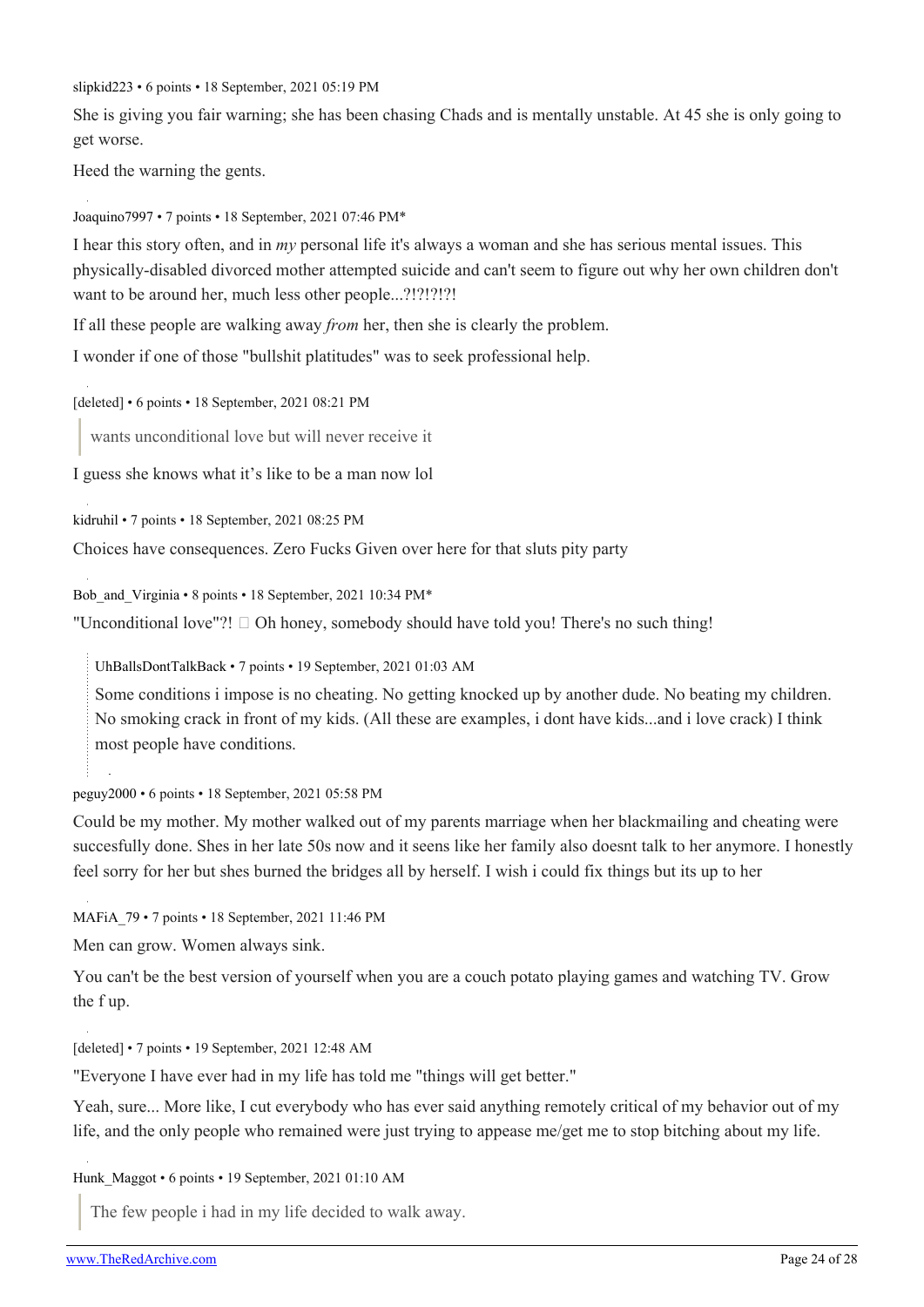No wonder why the child will do the same in the future, no man wants a drama in his life.

I've waited my entire life for unconditional love.

Unconditional love are for parents to their respective biological childrens, not for an grow ass adult who wants to be loved like a child. This much says that she didn't have the love of her dad in her life.

[coloradocaniac](https://old.reddit.com/user/coloradocaniac) • 7 points • 19 September, 2021 03:59 AM

There's a part of me who'll always want kids.

With how selfish and self-absorbed the world is. I think it's for the best I didn't, and since I come from a place of often severe depression all I can say is it really opens your eyes to who really cares about you.

I have more "friends" than I could count who are sunshine friends, only there when I'm in a good place and want good times. Moonlight friends, the ones to light your way when life is at its darkest, are so seemingly rare and personally have been so rare that I've begun wondering if I've ever had a real friend.

While I sympathize with feeling like no one in the world cares about you, at least this person got to have kids. Maybe celebrate that.

[soonershooter](https://old.reddit.com/user/soonershooter) • 7 points • 19 September, 2021 04:16 AM

While a social trainwreck for sure, this lady also has serious mental issues that require massive mental health intervention, no man on this planet can fix her. There is a reason that everyone in her life leaves her after some point in time.

[NoNameAvailableSee](https://old.reddit.com/user/NoNameAvailableSee) • 5 points • 18 September, 2021 03:24 PM Put that woman on suicide watch before she hits menopause.

[MissiveGhost](https://old.reddit.com/user/MissiveGhost) • 4 points • 18 September, 2021 06:02 PM

27 years lol

[braucifur](https://old.reddit.com/user/braucifur) • 6 points • 18 September, 2021 06:21 PM

Yup her life situation is just something that happened to her that she watched passively she had nothing to do with her current predicament whatsoever.

[kgm123](https://old.reddit.com/user/kgm123) • 6 points • 19 September, 2021 04:05 AM

At least she has a cat. That's a positive

[DISHONORU-TDA](https://old.reddit.com/user/DISHONORU-TDA) • 5 points • 18 September, 2021 06:29 PM

Soon: *Nobody else to blame. . . already tried the attempt for attention. . . why is the world wrong and why am i so right? :((((*

Harry Teak • 3 points • 18 September, 2021 10:16 PM

I am so moved by this sad tale that I was going to write a poem about her life but I can't for the life of me come up with anything that rhymes with "morbid obesity."

[thesquigerrer](https://old.reddit.com/user/thesquigerrer) • 4 points • 19 September, 2021 01:52 PM

"Fucks Chad easily." "In sex and the city". "No longer as pretty" "her life is real shitty"

Harry Teak • 3 points • 20 September, 2021 01:23 AM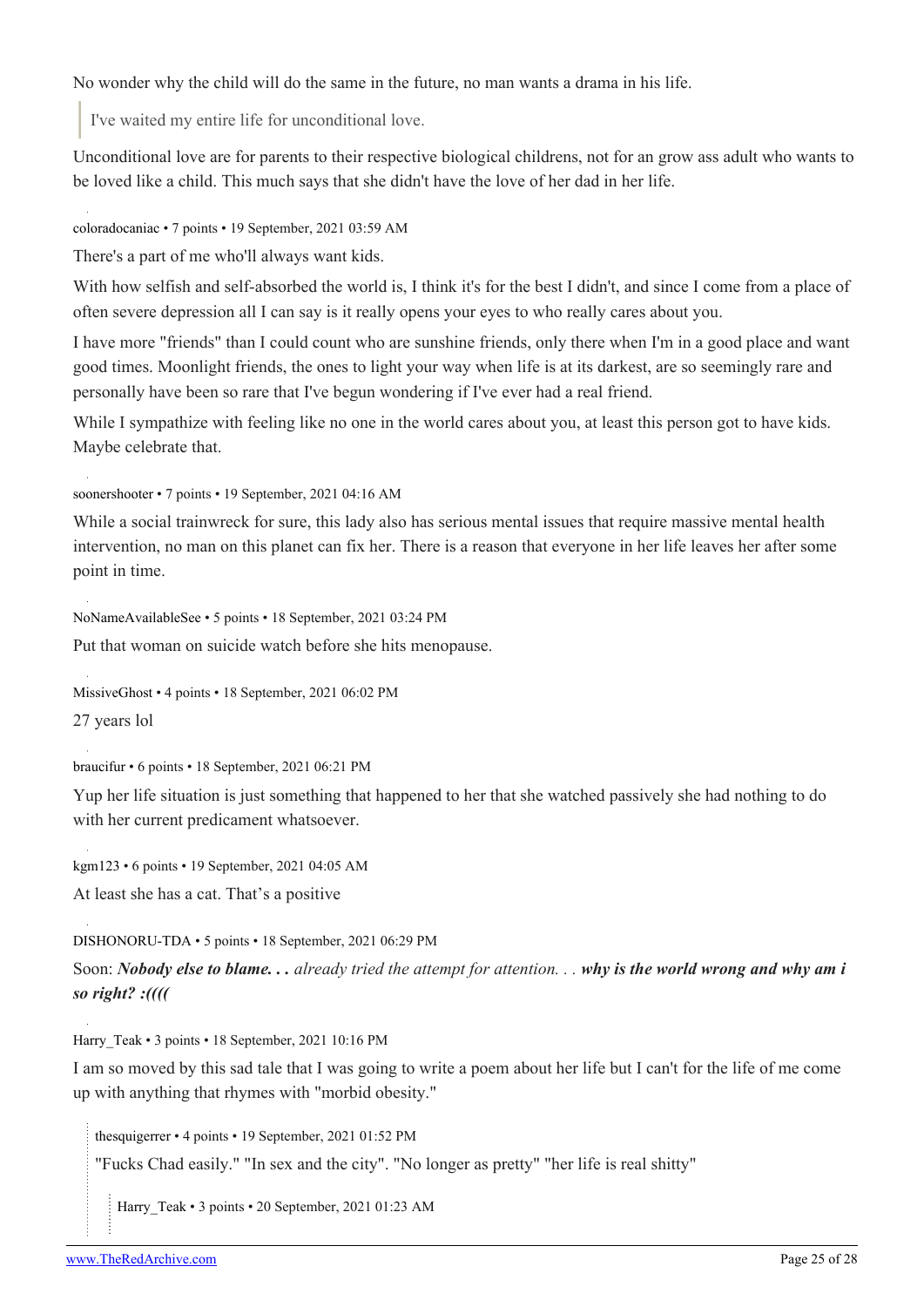

[RolandDelacroix](https://old.reddit.com/user/RolandDelacroix) • 5 points • 18 September, 2021 11:21 PM

Based on the response of the people around her, it does sound as if her relationships were indeed all one-sided.

[Miggymoggy](https://old.reddit.com/user/Miggymoggy) • 3 points • 19 September, 2021 09:53 AM

You reap what you sow and these women have had opportunity after opportunity to have the most amazing wonderful men as partners but do these women want such men? Absolutely not, so when they get older and start to cry, complain etc. It is 100% their fault and the blame can only be put onto them.

Unlike most men, women are so incredibly blessed early on in life but they squander it in search of things that do not even exist (or maybe in a Disney movie).

[Old\\_snowboarder](https://old.reddit.com/user/Old_snowboarder) • 3 points • 19 September, 2021 11:19 AM

The question I always want to ask it 'so what percentage of this fuckup is down to you' - it's a question most people wouldn't appreciate being asked.

[pdoherty972](https://old.reddit.com/user/pdoherty972) • 1 point • 21 September, 2021 01:46 PM

A question she *should* have asked herself 1,000 times, and which would have altered her course if she paid attention.

Reminds me of the movie 'The Cutting Edge' in which a figure skater woman continually has issues with the men assigned to skate with her, blames the men in every case, when she's the problem.

[waveformcollapse](https://old.reddit.com/user/waveformcollapse) • 2 points • 18 September, 2021 11:21 PM

I am sick of these bullshit platitudes.

[ForsakeHope-BeStill](https://old.reddit.com/user/ForsakeHope-BeStill) • 2 points • 19 September, 2021 12:47 AM

Is she disabled because it was the remnant effect of her suicide?

[PopularBug5](https://old.reddit.com/user/PopularBug5) • 2 points • 19 September, 2021 04:00 AM

I get up, play with my cats, watch TV, play games on my phone, go to bed, repeat.

How about taking up meaningful hobbies instead? One that involves you stepping out of the house (GASP!), mingle with others who are not your family (GASP!) and contribute to the community (HOLY SHIT!)

[Aldabruzzo](https://old.reddit.com/user/Aldabruzzo) • 2 points • 20 September, 2021 01:37 PM

Dear 45 year old woman

this happened because

1) You blame everyone else for your problems. You will not take responsibility for your own problems.

2) You are a terrible mother.

3) You did not spend your life "loving and giving". you spent your life taking and getting railed by Chads and Tyrones.

"Play with my cats"

45 years old, single mother, divorcee, alone.

You cannot make this shit up.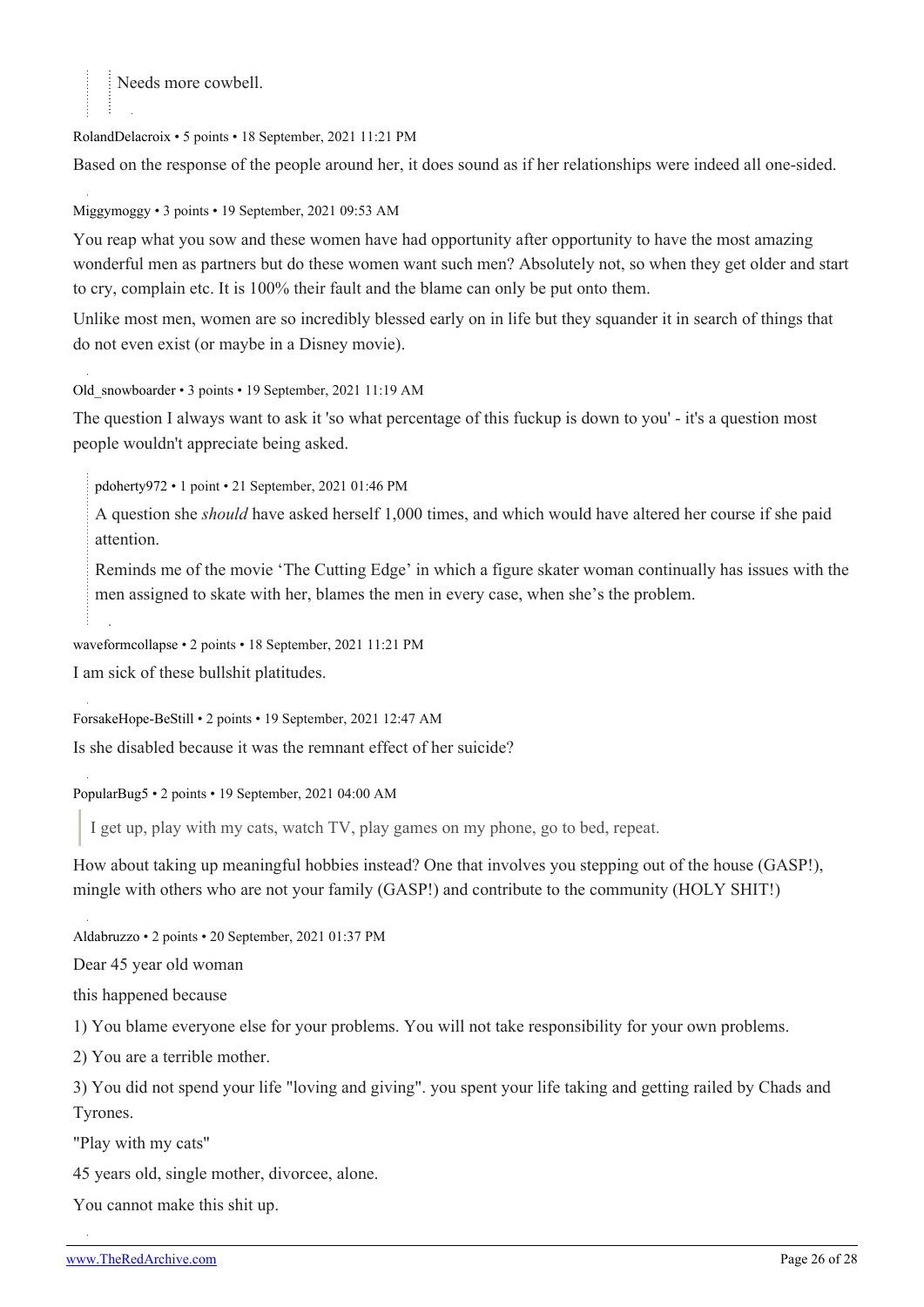## [AggressiveProblem654](https://old.reddit.com/user/AggressiveProblem654) • 2 points • 21 September, 2021 04:15 AM oh well!

#### [niks2592](https://old.reddit.com/user/niks2592) • 2 points • 21 September, 2021 02:20 PM

Kinda feel bad for her, but this is her doing, so it's justice.

#### [Vikingbeard1](https://old.reddit.com/user/Vikingbeard1) • 2 points • 22 September, 2021 03:30 AM

Sounds exactly like my former sister-in-law; roped my brother in (whom she had "totally loved since we were teenagers) while he was recovering from a bad breakup, seemed decent at first and really worked to join our family, but eventually made everyone of us dislike being around her, because it's a never-ending litany of complaints, excuses, whining, physical health problems, mental health problems, bitching about all the other people who left her life over her bitching, etc. The only one who still likes her is my brother...whom she divorced, and he's an idiot who has had ALL the Kool-Aid from CNN, is broke, and basically scrapes by doing odd jobs, so his endorsement is the opposite of reassuring to anyone who knows him. They only have one kid, but that kid is currently with my brother because she's fucking homeless (moved in with some guy she met on Tinder, WITH HER DAUGHTER THE STUPID CUNT, and was shocked when he got bored of her fast ass in 2 months and threw her out). No one has ever even tried to tell her the truth, as far as I know, but it doesn't matter, she just thinks we all conspired to hate her and ruin her reputation with person after person. Depressingly, I have tried getting my brother to see, but he literally thinks a \$100/hour minimum wage would instantly lead to global wealth and prosperity, so of course he doesn't understand why his ex is insufferable.

[monkeybrains13](https://old.reddit.com/user/monkeybrains13) • 2 points • 24 September, 2021 08:49 AM So sad. I hope this never happens to me

[Existenceizfutile](https://old.reddit.com/user/Existenceizfutile) • 1 point • 19 September, 2021 07:27 AM

I feel bad for her. It's nearly impossible for women with children to find a new partner. We have no indication that this situation is her fault, and not bad luck plus depression.

[upsidedownbackwards](https://old.reddit.com/user/upsidedownbackwards) • 2 points • 20 September, 2021 12:54 AM

She can't keep a partner, her kids don't call her and her friends are avoiding her. She's probably not a very pleasant person to be around.

[Existenceizfutile](https://old.reddit.com/user/Existenceizfutile) • 2 points • 20 September, 2021 03:30 AM

Probably not, no. Trust me, i know someone in the same exact boat as her, line for line. it's just sad to know that it's probably from mental illness, trauma, or something like that. at least that's the case for the lady i know. she's very whiny about medical problems, the pain and the meds she takes for it turn her into a zombie that rambles incoherently, and i think she has autism, or PTSD or some other mental illness that makes her unable to connect with people. Not really sure. Mom of a friend.

[gfgdhj5784yu8](https://old.reddit.com/user/gfgdhj5784yu8) • 1 point • 20 September, 2021 01:15 AM

They always think their early twenties will last forever. Those carousel rides can last a long time but when they end, they end abruptly.

[SladeWilsonXL9](https://old.reddit.com/user/SladeWilsonXL9) • 1 point • 24 September, 2021 04:50 PM Those fools on FDS need to read this and learn.